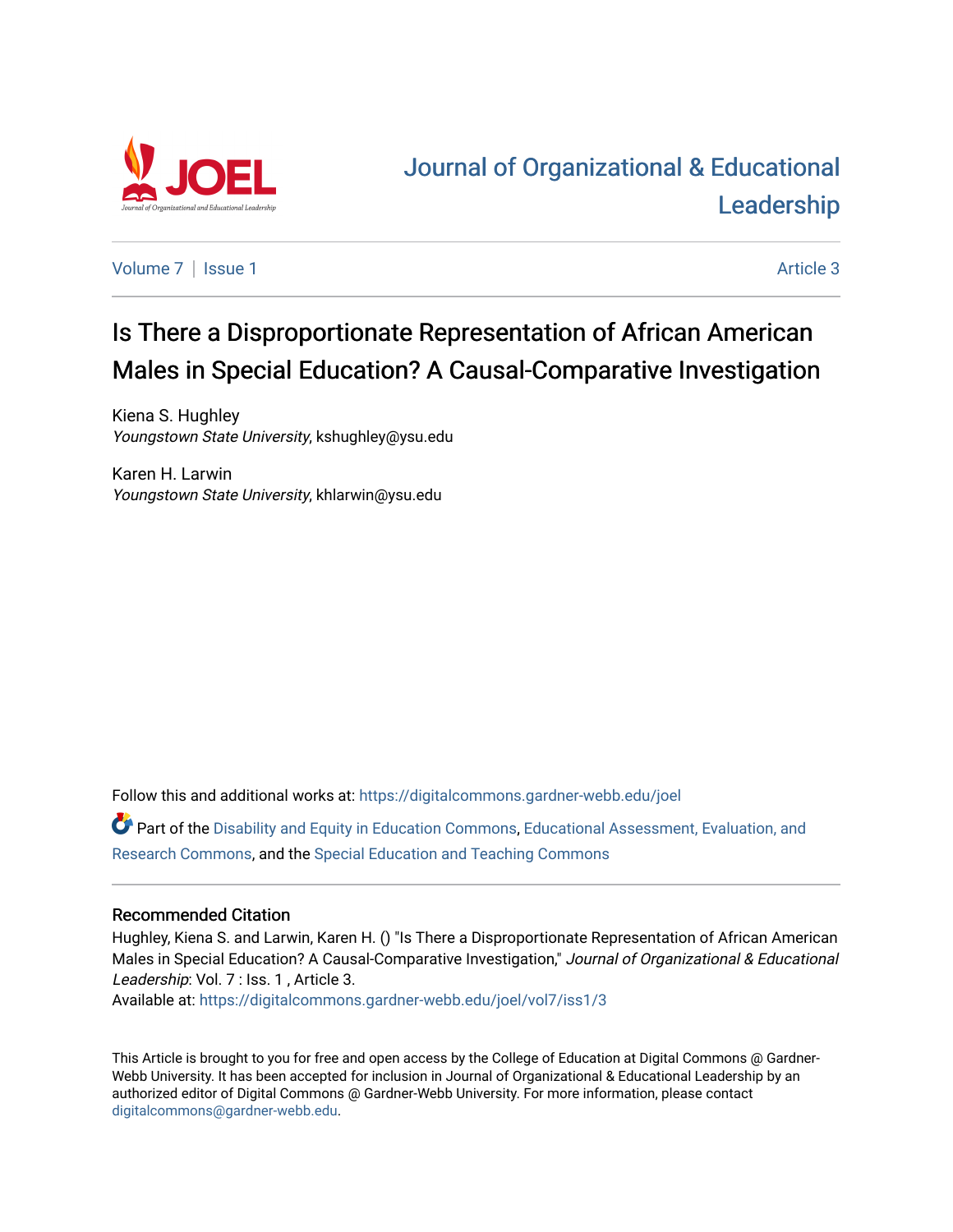#### **Introduction**

History tells us that as a society, we have contributed to the stigmatization and prejudicial treatment of individuals with disabilities. Society has isolated, segregated, medicated, and institutionalized them. According Antonak and Livneh (2000), society's negative attitudes toward individuals with disabilities have caused obstacles in fulfilling a role and attaining their goals. It is important for counselors and therapists to understand the nature of disabilities to care for them properly and ethically. In short, the Fourteenth Amendment states that "no state can make or enforce any law" that reduces the privileges and freedoms of an individual (Interactive Constitution, 2020). Although most forced sterilizations took place in institutions, individuals with disabilities who lived with their families were sterilized without consent. The first sterilization was in Indiana in 1907 (Kappel, 2009). This came in part from the Eugenics Movement, a scientific way of "improving" the human race by preventing the procreation of "confirmed criminals" "idiots," "imbeciles,' and "rapists" (Kappel, 2009, p. 17).

A hallmark case that marked the beginning of citizens challenging the legislation that allowed sterilization was known as the "three is enough" case **(**Buck v. Bell, 274 U.S. 200 1927). Dr. John H. Bell, a superintendent of an institution, recommended that Carrie Buck, a woman who was raped and became pregnant, be sterilized without the perpetrator being liable (Kappel, 2009). Carrie Buck's mother also lived in the institution. Justice Oliver Wendell Holmes rejected the equal protection under the law argument and ruled in favor of Bell. This case has never been overturned.

The pressure to change the laws came about in 1960. History proved that time, money, and energy were used to control individuals with developmental and intellectual disabilities. However, by the 1970s a decline was seen to prevent individuals with disabilities from having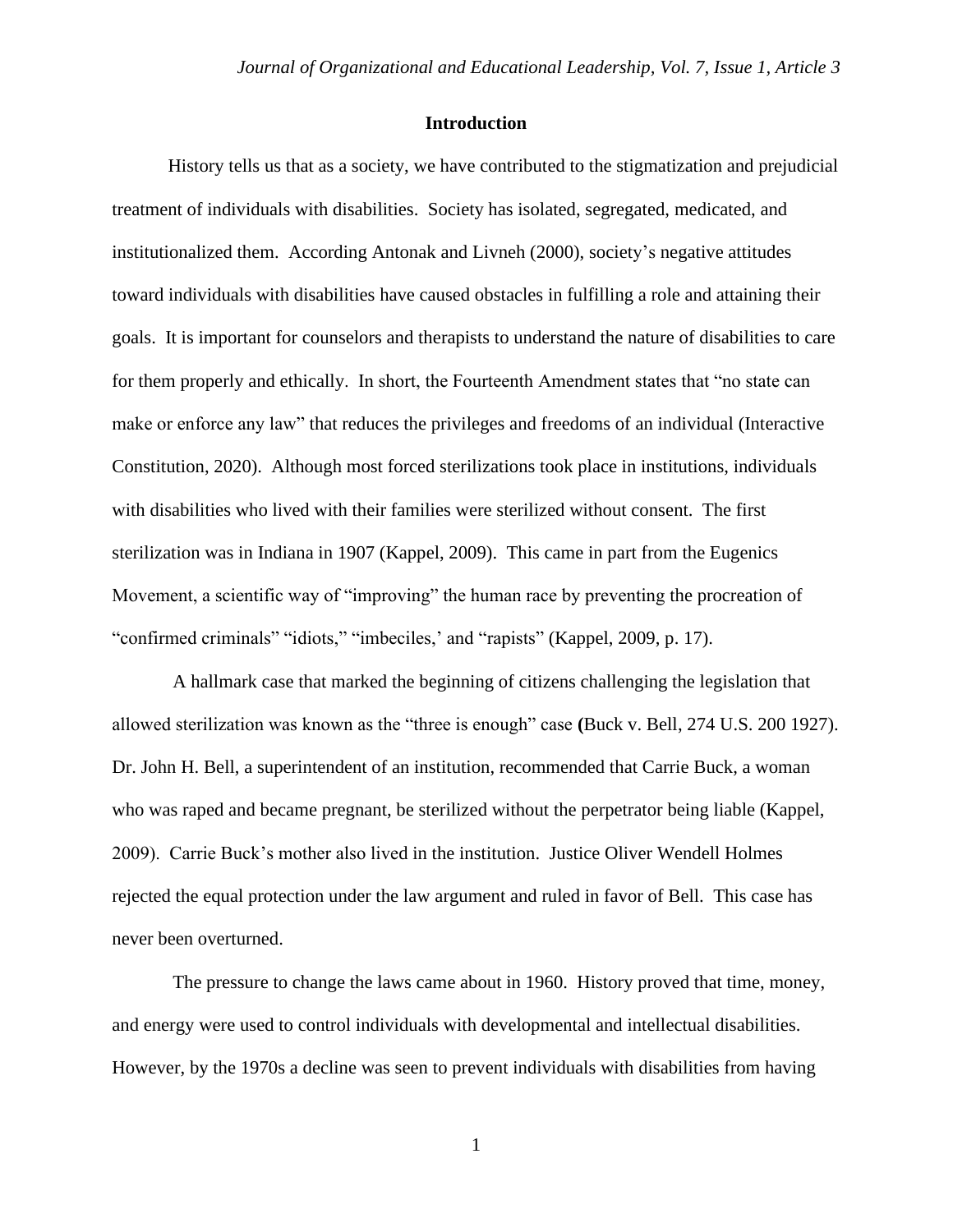children. The 1980s marked a change in legislation for parents, guardians, or an adult with enough intelligence to make sound decisions regarding lifesaving treatments, and, in 2001, the state of Virginia apologized for its role in eugenics (Kappel, 2009). The purpose of this historical viewpoint is to show the progress made with treatment of people with disabilities, and to serve as a reminder that there is still work to be done.

Students who have been evaluated for having a suspected disability may qualify for special education services in one of the 13 disabilities, as outlined in IDEA (2004), and having a significant discrepancy between performance and ability, limited progress or deficiency in a cognitive area, evidence of emotional or behavioral disturbances, or problems with fine or gross motor skills. Students are given a multi-factored evaluation in which a battery of tests, interviews, and statements from parents and teachers are given. Cultural biases exist in testing: data show that racial groups were over-identified. African Americans are almost three-times as likely as Whites to be identified as "mentally retarded" and almost twice as likely to be identified as having an "emotional disturbance" (Oswald, Coutinho, Best, & Singh, 1999).

Several court cases involved children whose civil and educational rights had been violated opened the door for the policies and laws in special education that we have today. Parents sought to integrate John Phillip Sousa Junior High School in the District of Columbia (DC) and were denied solely based on race. In May of 1954, the U.S. Supreme Court held that the DC racially segregated, public school system violated the due process clause of the Fifth Amendment (Bolling v. Sharpe, 347 U.S. 497 1954). Again, in DC, a lawsuit was brought forth based on ability grouping using a single standardized measure which resulted in discriminatory practices. A civil rights activist, Julius Hobson, filed a lawsuit against the DC's board of education (*Hobson v. Hansen* (269 F. Supp. 401 D.D.C. 1967). The U.S. Supreme Court held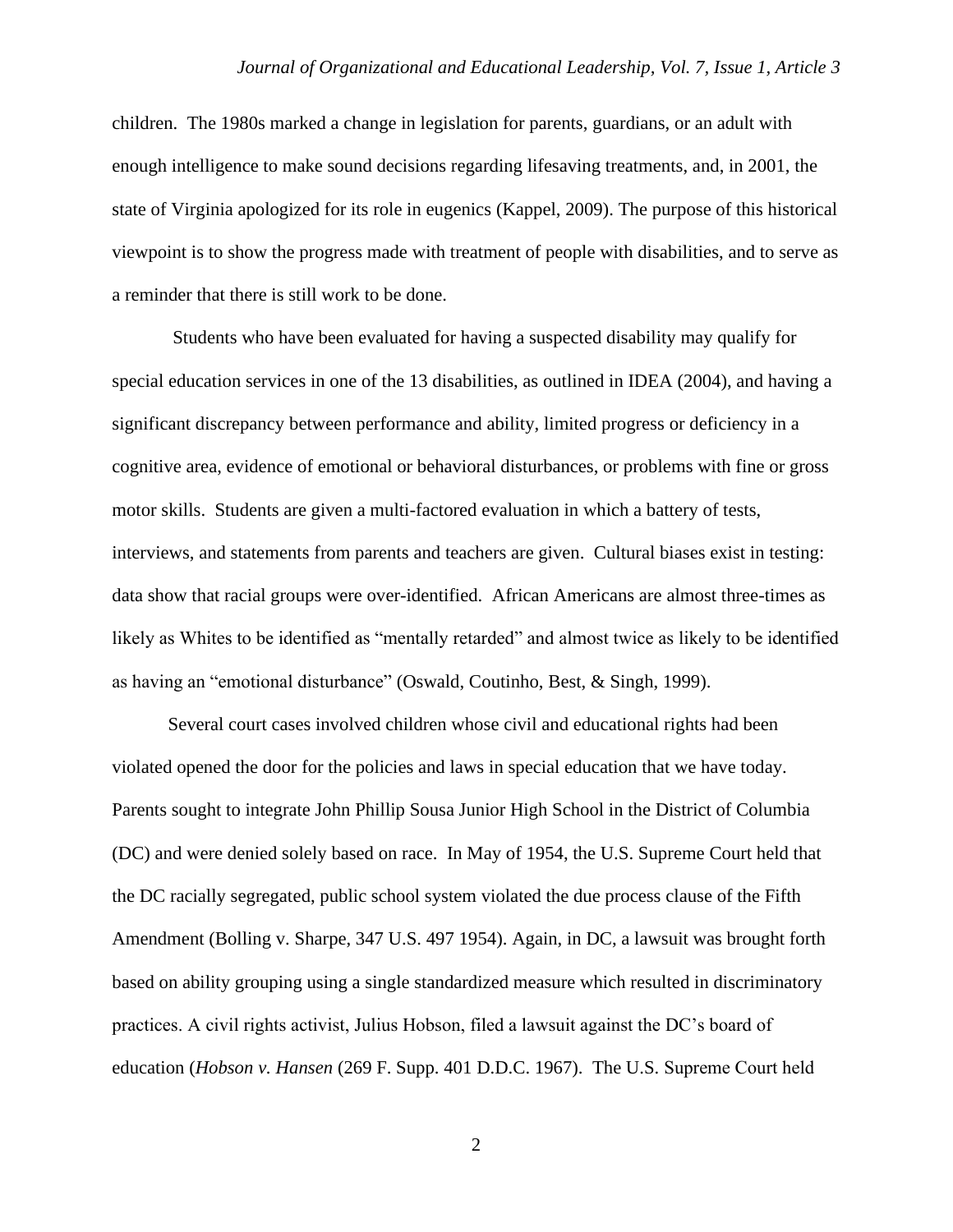that it was unconstitutional to deprive student's equal education (poor Blacks/affluent Whites). It was court ordered that the district not track students, integrate teachers, and provide bussing. In 1968, Lloyd Dunn, a past president of the Council for Exceptional Children, was a pioneer in the development of tests that allowed parents and teachers alike to understand, teach, and assist children with disabilities (Moran, 2018). He was also the first to bring disproportionality of African American students to the forefront. Finally, *Larry P. v. Riles* (495 F. Supp. 926 N.D. Cal. 1979) remediated the reliance on ability testing of African American students and placing them in "mentally retarded" classes in California. The court ordered the district to develop plans to eliminate disproportionality of African American students in "mentally retarded" [*sic*] classes. Use of the ability testing (IQ) violated the Education of Handicapped Children (EHC)  $\&$ Rehabilitation Act (RHA) of 1973. These hallmark cases expounded upon and laid the foundation for the following laws and were influenced by interest groups. The change efforts were associated with the Civil Rights and Disability Rights movements. The objectives of IDEA (2004) were to guarantee that students with disabilities received FAPE. This included the protection of their rights as well as their parents' rights to receive assistance from federal, state, and Local Education Agencies (LEA). IDEA (2004) ensured the implementation and coordination of special education programs for all students with disabilities. Finally, both educators and parents had the tools necessary to improve results and attest to the effectiveness of the education being received (IDEA, 2018). In terms of the disproportionality section of IDEA (2018), it is a necessary regulation that states and LEAs report the number of minority groups in special education classes and that early intervention programs for underrepresented children are coordinated and comprehensive (IDEA, 2018).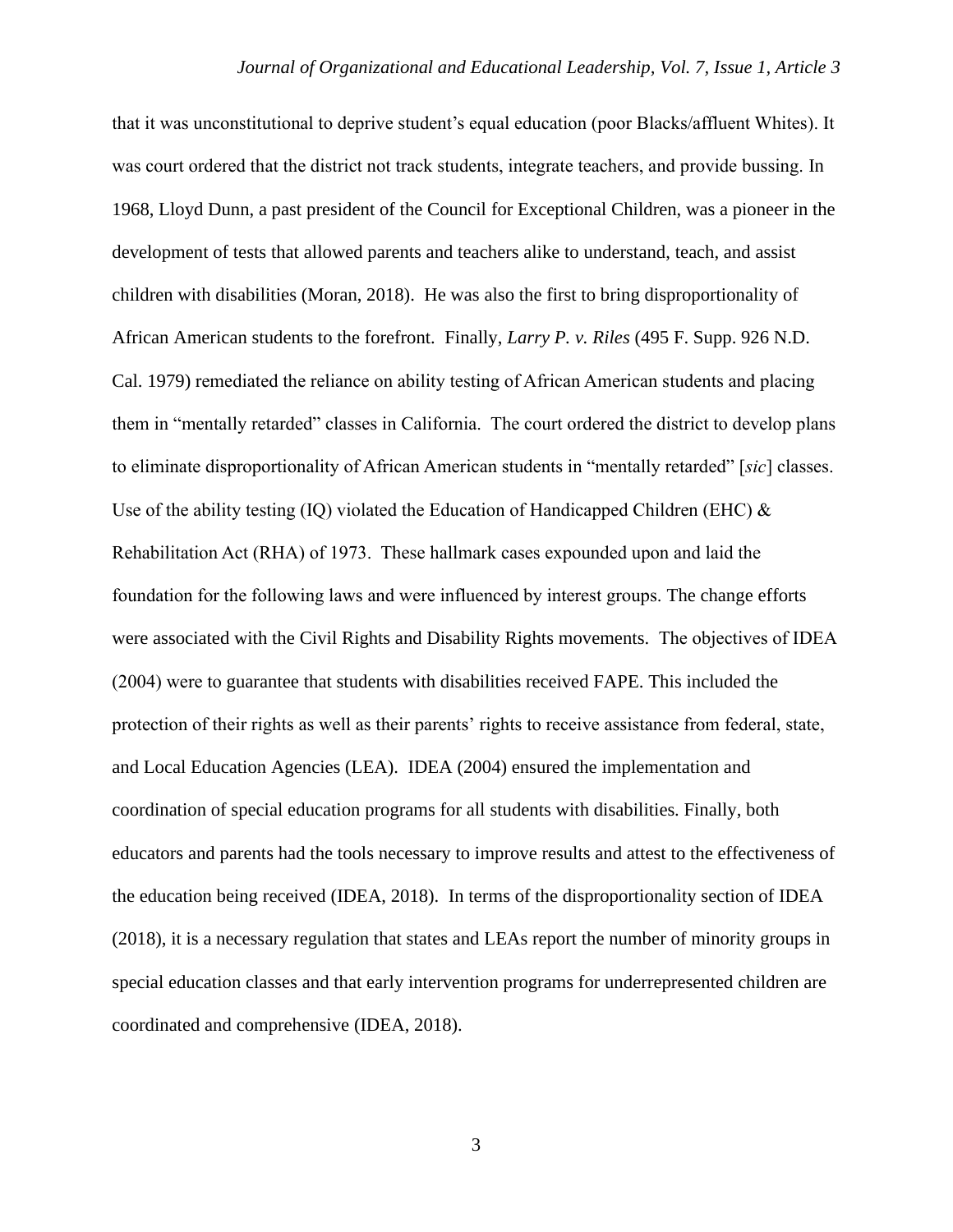Currently, African American students are identified as having a SLD, ED, or ID at a disproportionate rate in comparison to their White peers. This over-representation is occurring among minority students, specifically African American males, and is quickly becoming one of the hot topics of education. Disproportionality is defined as the high representation of minority students identified with a learning disability or other type of disability under IDEA (IDEA 2004). Laws are in place that, in theory, acknowledge and prevent the problem of disproportionality. However, the National Education Association (NEA): Truth in Labeling (2007) reported that, "Black males who are viewed as having 'challenging' behaviors are referred more often for special education programs serving children with emotional disabilities (p. 8)." This study will discuss the referral policies associated with special education, its major players, implementation, and evaluation of those policies. The implication for isolation and improper education are of great consequence, for example, racial achievement gaps, disproportionate numbers in discipline, and educational equity. When a specific group of individuals is overrepresented in special education, it shows "difficulties in effectively teaching struggling minority students" (Rebora, 2011, p. 36). One theory regarding the overrepresentation of minorities in special education is the lack of interventions or understanding of assessment results. Another reason for overrepresentation is the relationship, or lack thereof, between the student and teacher. H. Richard Milner IV, in an Education Week article stated, "There are kids placed in these programs because educators do not want to deal with them, do not know how, or do not know how to respond to them" (Rebora, 2011, p. 36)**.** 

LaNear and Frattura (2007) used the Critical Race Theory as their framework to discuss the history of special education law. The authors' viewpoint was that "special education legislation and judicial decisions are based solely on traditional perspectives" which may lead to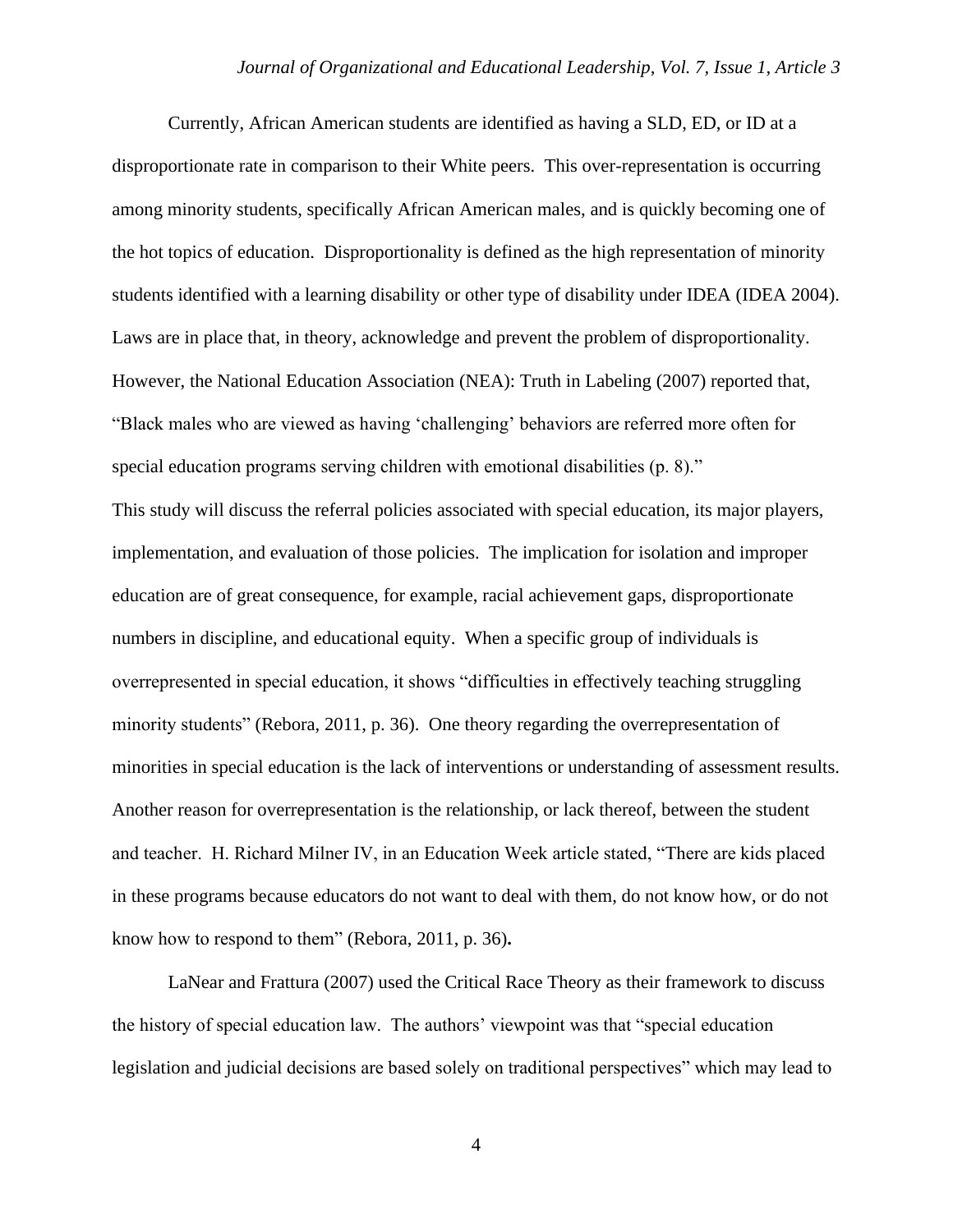"intentional and/or unintentional discrimination against children with disabilities, especially those from culturally diverse backgrounds" (p. 87). Most research cites cases that according to LaNear and Frattura (2007), used "traditional narratives" that mask injustices. Such cases are *State ex Rel. Beattie v. Board of Edn. City of Antigo*, (169 Wis. 231 Wis. 1919) that excluded Merritt Beattie from public school due to his disabilities. The Board of Education attempted to argue that because of his multiple disabilities, a "depressing" and "nauseating" effect (Yell, 2019, p. 37) would come upon students and teachers. *Brown v. Board of Education of Topeka* (347 U.S. 483 1952, 1954) is cited in many research articles regarding educational history. Its hallmark decision set the foundation for the civil and disability rights movements (Blanchett, Mumford, & Beachum, 2005).

Ferri and Connor (2005a) explored the notion of (re)segregation brought upon by special education. Historically, civil rights cases' Supreme Court rulings emphasized an equitable education for all students. However, between the ground breaking *Brown v. Board of Education of Topeka*, (347 U.S. 483 1952, 1954) and the present, the progress has begun to stagnate. African American and Latino students are over represented in special education programs (Ferri & Connor, 2005a).

Ferri and Connor (2005a) also suggested that some special education program practices are covert forms of facial segregation. Although special education identification is seen as acceptable, race and disability have become symptoms of exclusion and leads to a bigger issue, disproportionality. According to Ferri and Connor (2005a), "rigid norms have affected implementation of special education policies which have contributed to the persistant over representation of Black and Latino students" (p. 457).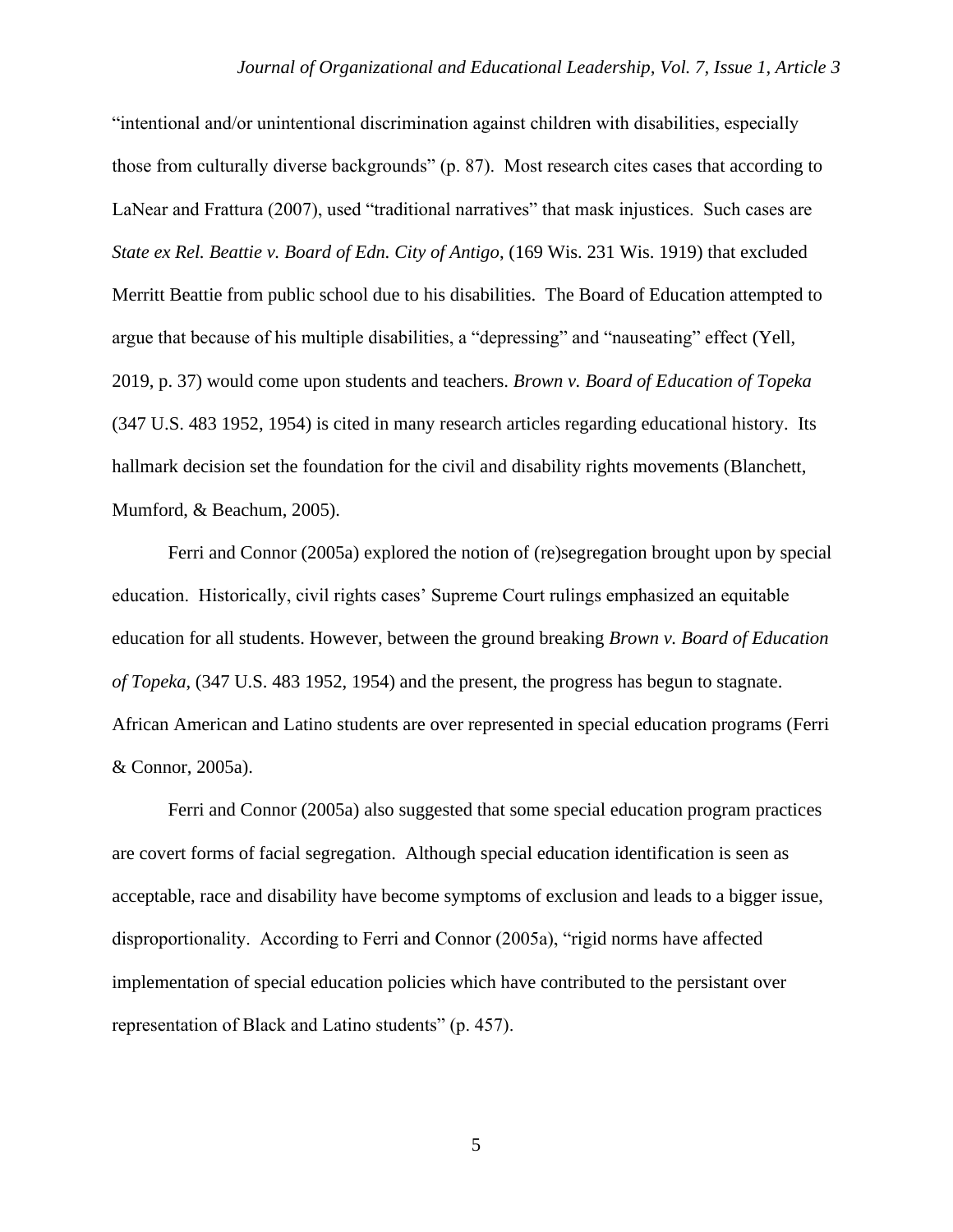Congress set federal requirements to provide resources to children with disabilities in the early 1970s. By 1973, Congress enacted P.L. 93-112, Section 504 of the Rehabilitation Act of 1973 and the Family Educational Rights and Privacy Act of 1974. Special education began with the passage of the Federal Special Education Law in 1975 (P.L. 94-142), the Education of all Handicapped Children. Today, it is known as IDEA (2004).

Implementation of IDEA (2004) was not an easy task, with its multiple layers. Congress began to delegate to other agencies how to make each section specific and meaningful. They had to consider every entity that was affected, such as federal, state, and local agencies, schools, school boards, parents, and students. They made sure that one mandate did not affect another. The legislature held these agencies accountable by way of committee hearings and investigations. These hearings included different sections of the Act such as eligibility assessment and unbiassed evaluation, appropriate education, least restrictive environment, parent participation, due process, etc. (National Council on Disability, 2018). As a part of implementation, Congress built upon the Elementary and Secondary Education Act of 1965 (ESEA) and the Education of the Handicapped Act (IDEA, 2004). Court cases such as *Pennsylvania Association for Retarded Citizens (PARC) v. Commonwealth of Pennsylvania*, (334 F. Supp. 1257 1972) and *Mills v. Board of Education of District of Columbia*, (348 F. Supp. 866 1972) helped to solidify the principles of the draft.

Over the course of history, Congress attempted to look at this issue from the outside; meaning, they began with training for personnel on how to "deal" with people with disabilities. As a result, the Training of Professional Personnel Act of 1959 was enacted, which trained leaders how to educate children with mental retardation (Education, 2007). Following this Act, Congress began to look at how schools were being funded to educate students. The ESEA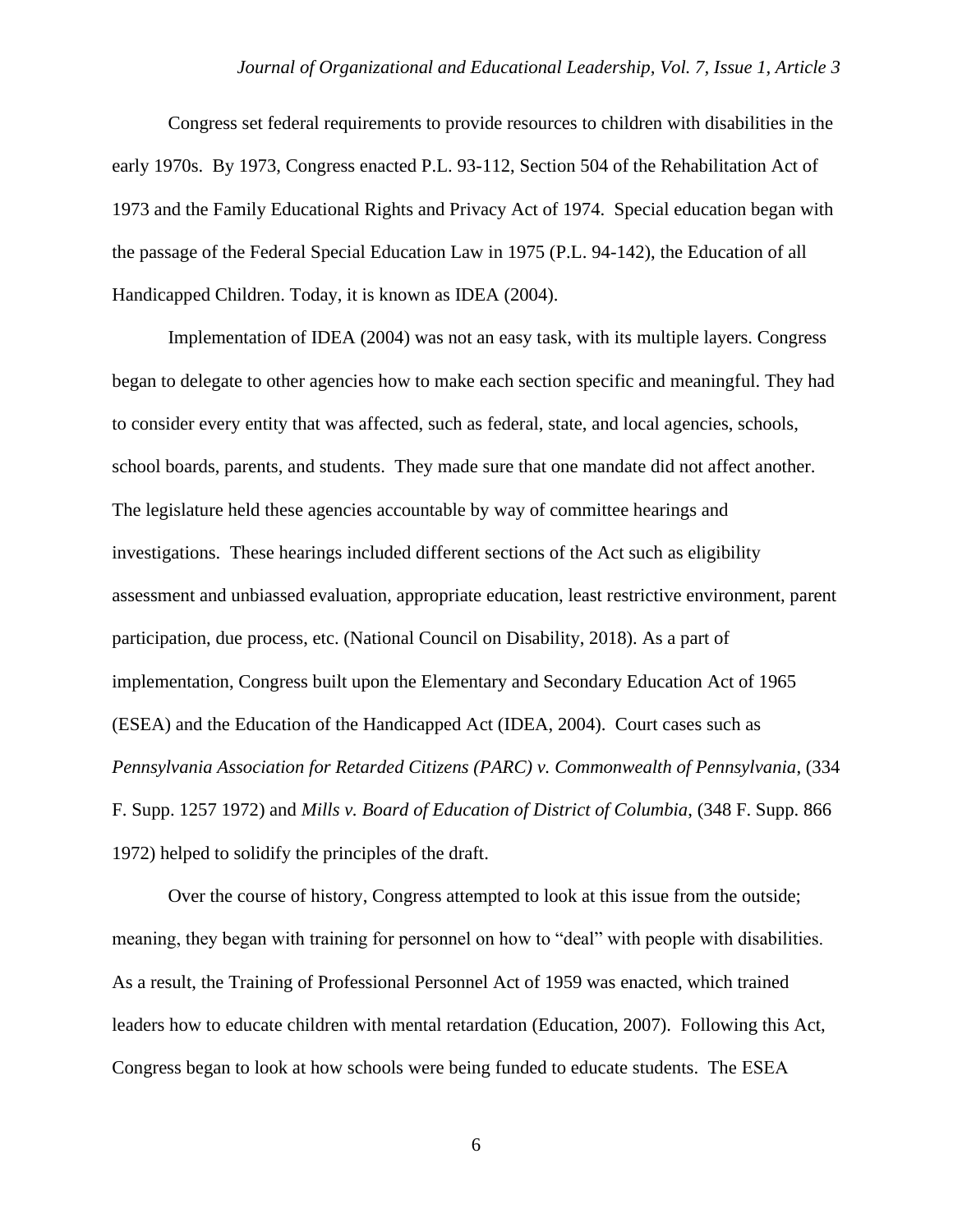(1965) and State Schools Act of 1965 provided states with direct grant assistance to educate students with disabilities. In 1973, a shift began in how children with disabilities were viewed. Two things happened before the enactment of Section 504-Rehabilitation Act of 1973. First, federal funding was at the forefront, and second, excluding and segregating people with disabilities were viewed as discrimination (Mayerson, 2018). The Education of All Handicapped Children Act of 1975 led the way for IDEA (1990), a law that made FAPE accessible to students with disabilities, ensured special and related services, governed how state and local agencies over-saw those services, and authorized formula and discretionary grants.

IDEA (2004) applied to parents of children with disabilities, students, school districts, and LEAs. Questions regarding its legitimacy, criteria, and standards can be found in summaries of the legislation and *Whose Idea is It?* - a guide for parents, students, and advocates outlining rights and responsibilities. Sabatier and Mazmanian (1980) outlined the variables associated with the implementation process. IDEA's (2004) history stemmed from other laws that Congress had difficulty implementing some aspects of the law in terms of evaluation and there was a need to amend portions of it as well. Congress amended and reauthorized the law many times to improve the intended outcomes for students with disabilities. The target groups in this case were the states and schools. Behaviors needed to be changed as to how and with what criteria students were being identified as having a disability or adverse behavior issues. By overrepresenting a specific group (i.e., African American males), there was an inadvertent connection to society and the impact on the community was often a negative one. Research has shown that there is a disproportionate number of African American male students who are disciplined and referred for special education at a higher rate than other racial and ethnic groups.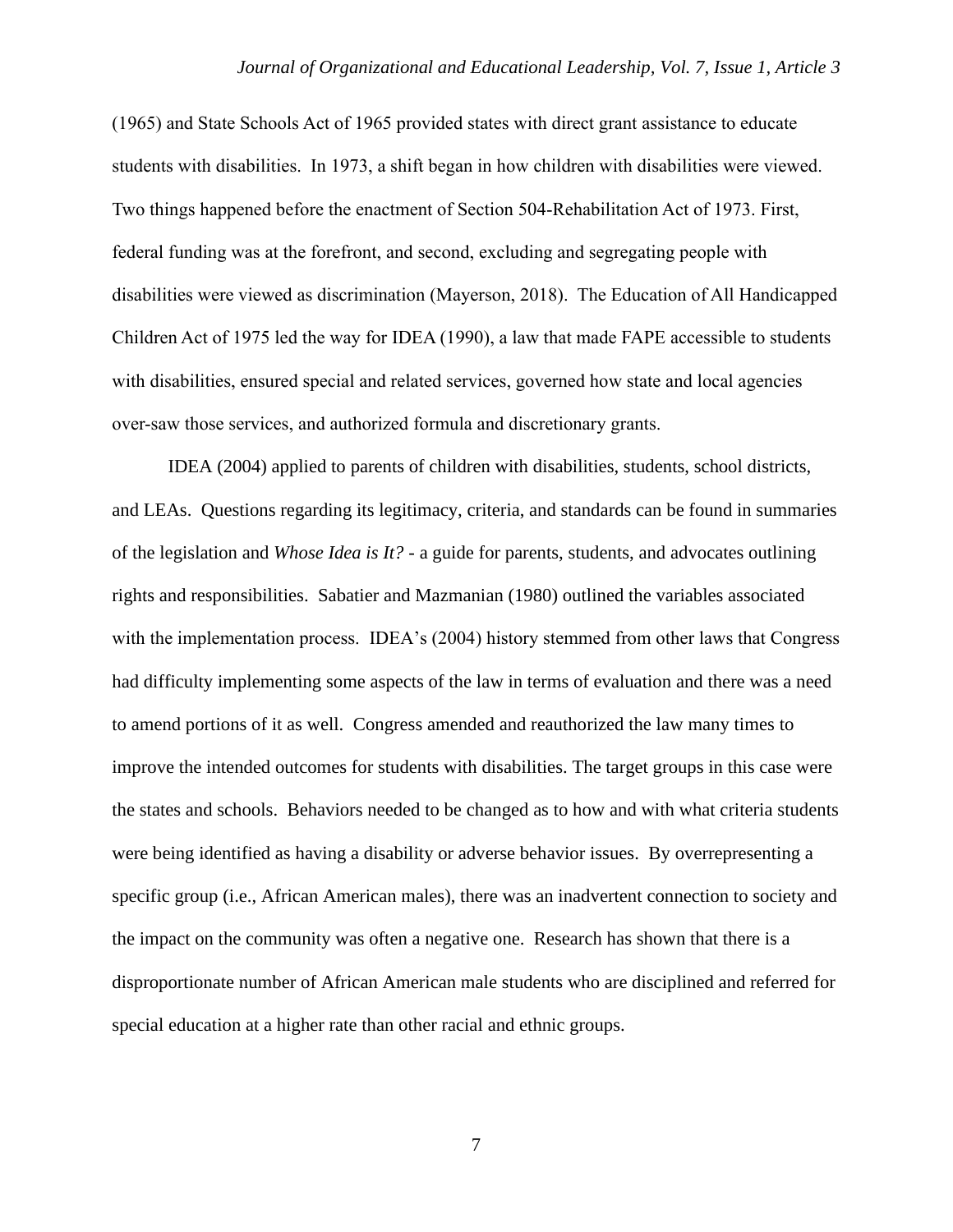### **In the Shadow of** *Brown v. Board of Education of Topeka*

In theory, anniversaries mark a time of progress and celebrations. The  $50<sup>th</sup>$  anniversary of *Brown v. Board of Education of Topeka*, (347 U.S. 483 1952, 1954) and the 30<sup>th</sup> anniversary of IDEA (2004) according to Ferri and Connor (2005b) marked a time to re-examine the efforts of equitable education. The authors focused on the disproportionate placement of excluded groups of students. They discussed the strategies that the southern states used to (re)segregate following the years after *Brown v. Board of Education of Topeka*, (347 U.S. 483 1952, 1954) (p. 96). Some states used pupil placement and ability tracking as a method to (re)segregate students, stating that criteria were psychological, moral, or health related. The authors cited articles from the Southern Education Review Service (1955, 1956, December), which reported an all-White school gained 500 Black students, Prince Edward County schools closed which left African American students without formal education, while White students received state funded tuition grants to go to private school (Ferri & Connor, 2005b, p. 96). Teachers reported that Black students were often absent or late to school and were "slow learners" or needed "special attention" (p. 98).

#### **Teacher – Student Relationships**

Dweck (2007) argued that one's ability can be measured on a continum of fixed to growth mindset. Those with a fixed mindset are less likely to recover from a setback or take risks. Conversely, someone with a growth mindset is likely to take risks, accept challenges, learn from mistakes, and show grit. Gutshall (2013) examined teachers' mindsets towards students with and without disabilities. The researcher found that given student scenarios, "teachers shared the same characteristics as the general population and their mindsets were strongly correlated with student ratings for the student scenarios" (Gutshall, 2013, p. 1080).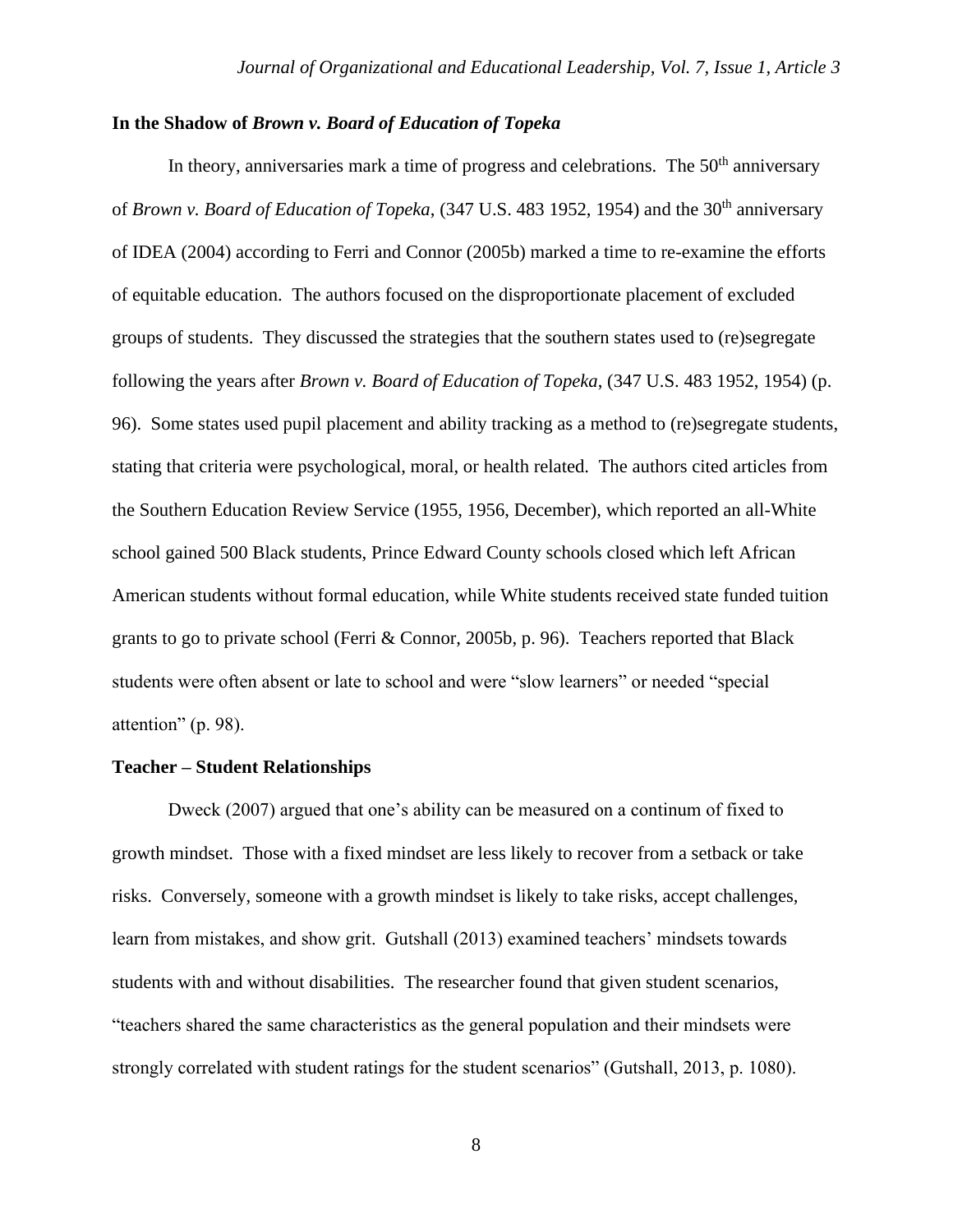Limitations and future research included "how teachers mindsets might impact student mindsets" (Gutshall, 2013, p. 1081).

Previous research suggests the exploration of strategies to decrease the barriers to inequality. Ladson-Billings, in her book, *The Dream Keepers,* stated, "it has been suggested that teachers unconsciously favor those students perceived to be most like them in race, class, and values" (1994, p. 66). A culturally relevant teacher is one who connects with students inside and outside of the classroom. He or she encourages the student and empowers the student to use their culture as a focal point (Ladson-Billings, 1994).

Student behavior serves as an indicator of teacher-student relationships and the teacher's perception of good or bad relationships. Wilkins (2014) attempted to account for the lack of validity of the instrument by using a qualitative and quantitative design since the instrument used to measure teacher perception was not viable. This research raised many questions regarding instrumentation and sampling. Only 18% of the projected participants responded (Wilkins, 2014). A comparison of the teacher's perception of a good or bad relationship to that of the students would be beneficial determining academic achievement and may confirm some biases. Student-teacher relationships have been studied to explain academic achievement. The current research can serve as a catalyst to assist in developing a logical argument. The author observed that there was a possibility that teachers had poor relationships with students who did not participate. A feature of this research that needs to be re-worked is changing the methods to obtain a larger sample size. The author mentioned a limitation was using teachers from only large districts. This statement is agreeable; however, a mixed sample of large and small districts would possibly garner favorable results. Using small districts only will bring its own set of biases.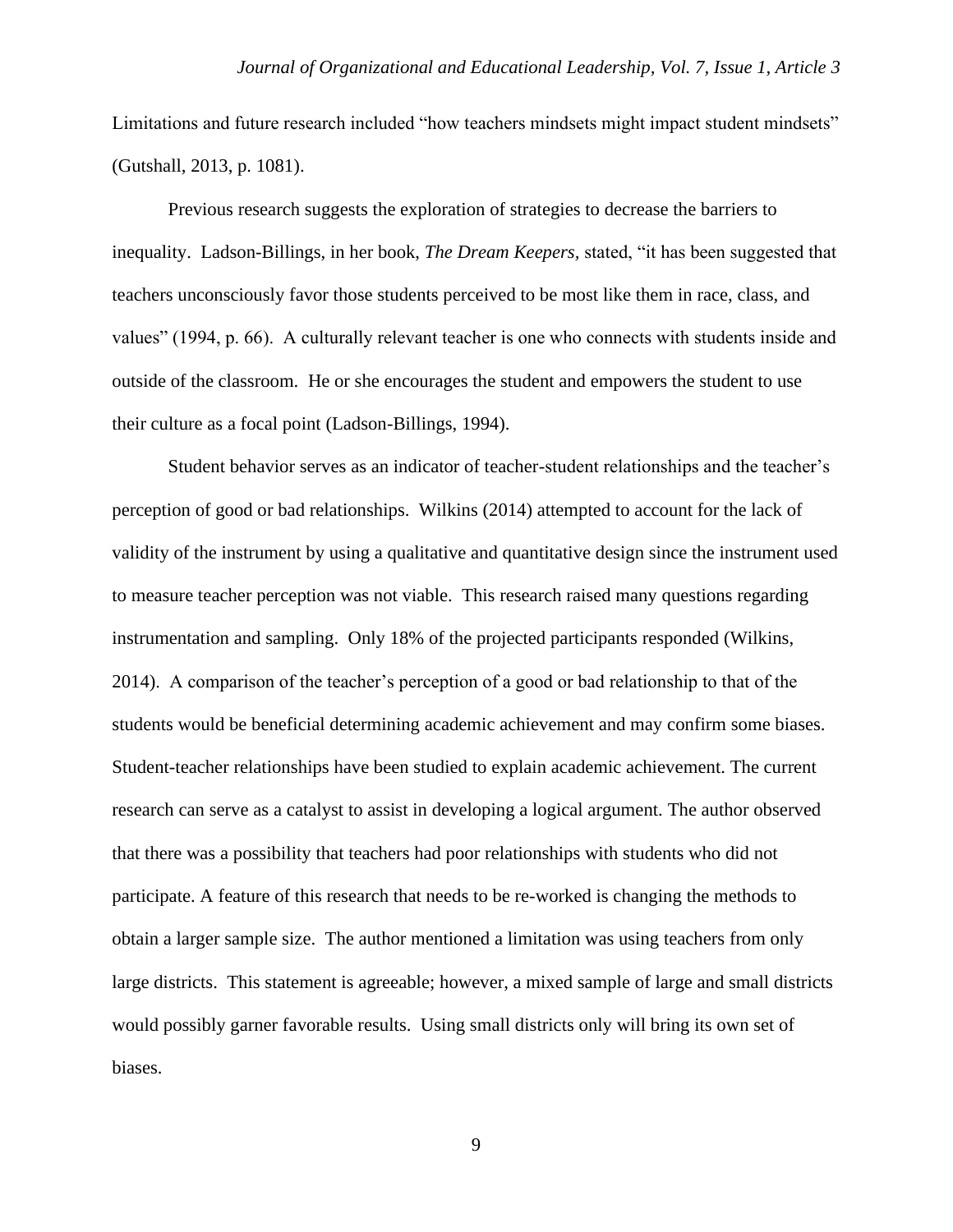#### **Theorizing Racial Inequity in Special Education**

Sullivan and Artiles (2011) sought to understand the racial inequality among racial groups and disability categories using the structural approach, an approach that "allows for institutional racism associated with policies and practices" (Sullivan & Artiles, 2011, p. 1530), using data from the Arizona Department of Education for the 2004-2005 school years. Looking at general and special education student enrollment, the authors considered five racial categories and the high-incidence disability categories. They analyzed the data which consisted of 76 students in Grades K through 12 (unified districts), 92 elementary districts K-6 or 8, and 15 high school districts of Grades 8 through 12 for a total of 216 LEAs (p. 1537). Questions posed by the authors were "To what extent are racial minority students disproportionately represented in special education across analytical scales and disability categories?" and "To what extent is disproportionality for the different race-disability groupings predicted by the structural factors of LEAs?" (p. 1533). To fill in the gaps in literature on this topic, Sullivan and Artiles (2011) used the structural theory to understand racial inequality. It looks at the root of the societal problems, such as institutional racism. One of the key ideas is the competition for resources insomuch as the more African American students identified, the more funding and resources schools receive from which all other students reap the benefits.

Results indicated that 11.5% of students were identified for special education, whereas the risk was greatest for African American students (13.95%) and Native American students (14.43%) (Sullivan & Artiles, 2011). Overrepresentation was most common among Native Americans, followed by African Americans (p. 1539); the results of the last question indicated that racial minorities associated with an LEA demonstrated the most relative risk.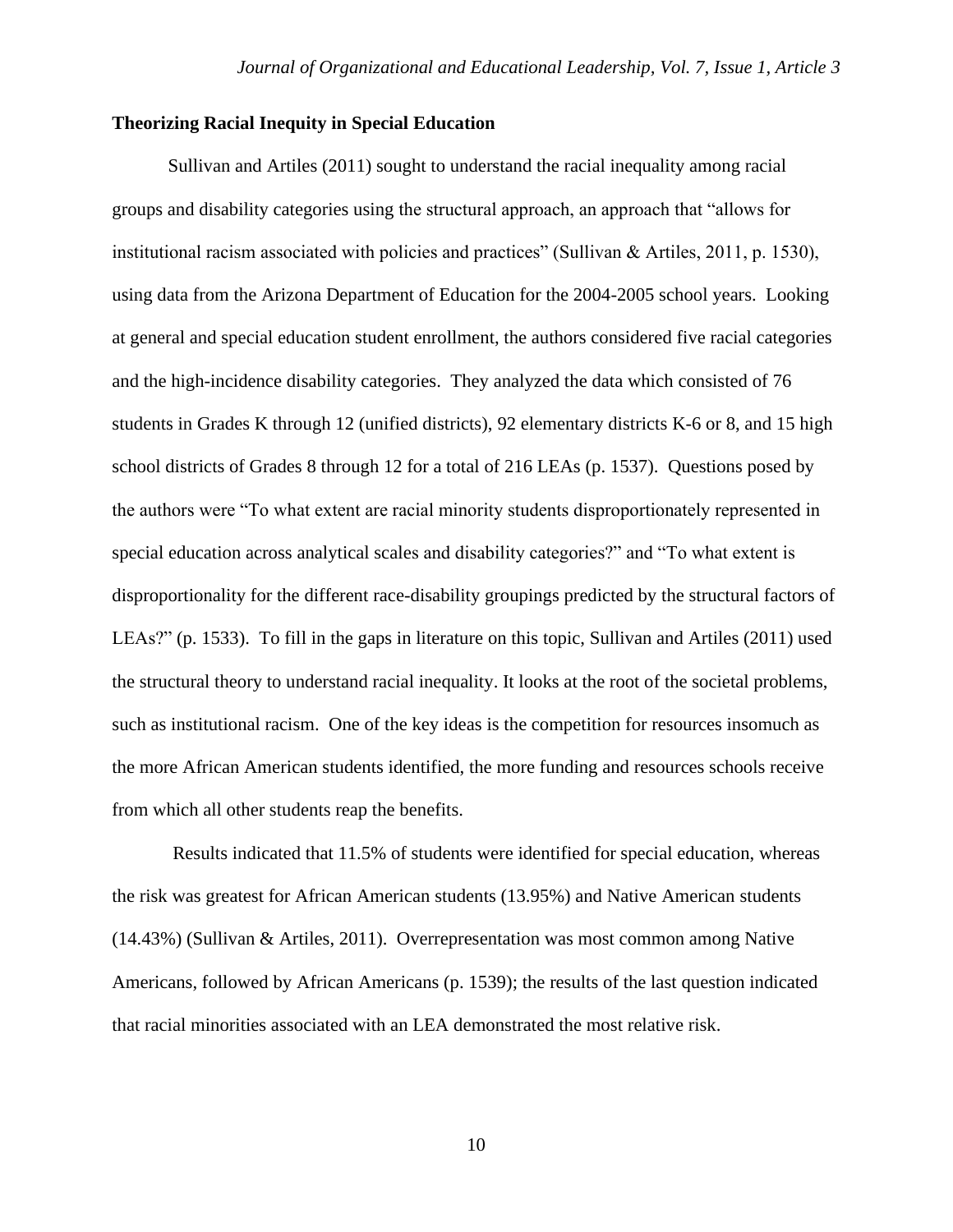#### **Examining Racial Disparities in Teacher Perceptions**

North Cooc (2017) examined the perception of teachers from survey results to determine if teachers disproportionately perceived minority students as having a disability. The researcher found that White teachers were more likely to perceive minority (Black & Hispanic) students as having a disability "1.42 to 1.56 times than Whites" (Cooc, 2017, p. 14). Similarly, Thomas, Caldwell, Faison, and Jackson (2009) observed the perceptions of teacher discrimination and academic achievement among African American and Caribbean Black adolescents. The researchers found that perceived discrimination was negatively related to academic achievement (Thomas et al.) Previous research conducted by Mickelson (2003) and Farkas (2003) showed that less overt forms of discrimination contributed to inequalities in discipline, test scores, and special education placement.

Lloyd Dunn (1968) emphasized the notion that students of color as well as students with low SES were overrepresented in special education. One common theme that emerged from previous research is the disproportionality among minorities in special education. Ahram, Fergus, and Noguera (2011) reported Native and African American students have a higher risk of being identified as having a disability. In fact, they stated, "African American students are more than twice as likely to be identified as ED and 2 1/3 times to be identified as MR" (Ahram et al., pp. 2236-2237). One of the main elements of their findings was a deficit in cultural thinking on the part of the educator. Furthermore, the researchers suggested that the implementation of a "culturally responsive framework produces a 'shift' in special education placement process which leads to a reduction in disporpotionality rates" (Ahram et al., p. 2234).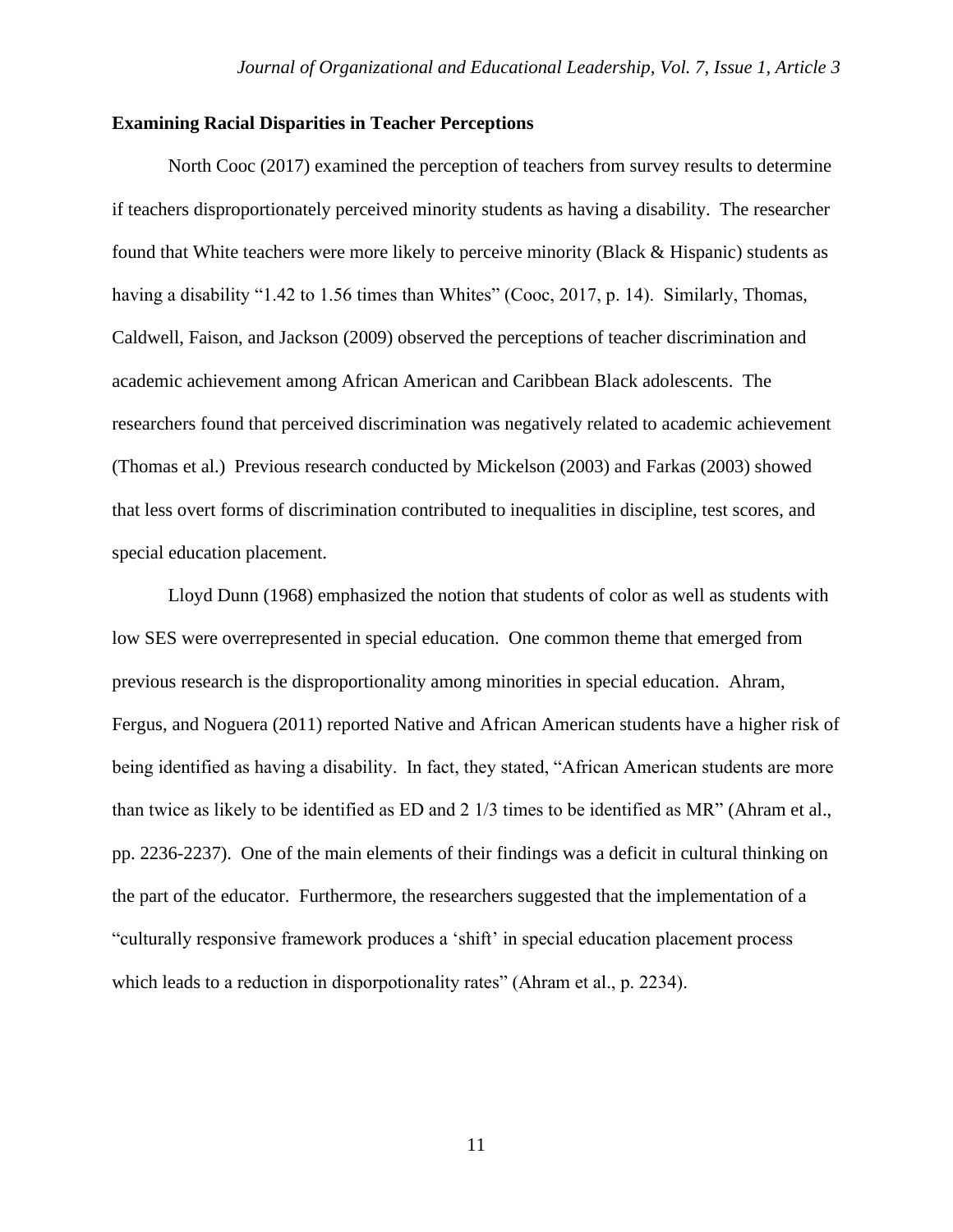#### **Effects of Belonging and Racial Identity**

Boston and Warren (2017) developed a logical argument as to why a sense of belonging influences urban African American high school students' achievement. The focus of the study was to also show how a student's racial identity, specifically African American, is a factor of academic achievement. As with previous studies, authors measured students' connectedness. To further this research, it may be of benefit to examine these same effects on other minority populations. The current study is relevant because it adds to the body of work for this topic. More research of this nature should use middle grade samples to ascertain if the findings would be a predictor of high school achievement. There was limited research related to the topic of sense of belonging and racial identity beliefs. The literature review suggests that lack of a sense of belonging is associated with negative feelings, depression, anxiety, alienation, and loneliness (Boston & Warren, 2017, p. 27).

#### **Referral Process**

Previous research indicates that there is bias in the referral process which significantly effects the identification of special education for African American students. For example, Kearns, Ford, and Linney (2005) cited pedagogy, bias, lack of cultural exposure, and apathy as factors related to African American representation in special education. The purpose of their study was to gain insight to the perspective of school psychologists regarding the overrepresentation of African American students in special education. Based on the surveys from the school psychologists, "the most influential variable on the placement of African American students into special education was cultural disadvantage" (Kearns et al., p. 301). Harry and Anderson (1994) focused on the process of referring African American males to special education programs. They argued that the process is biased against African American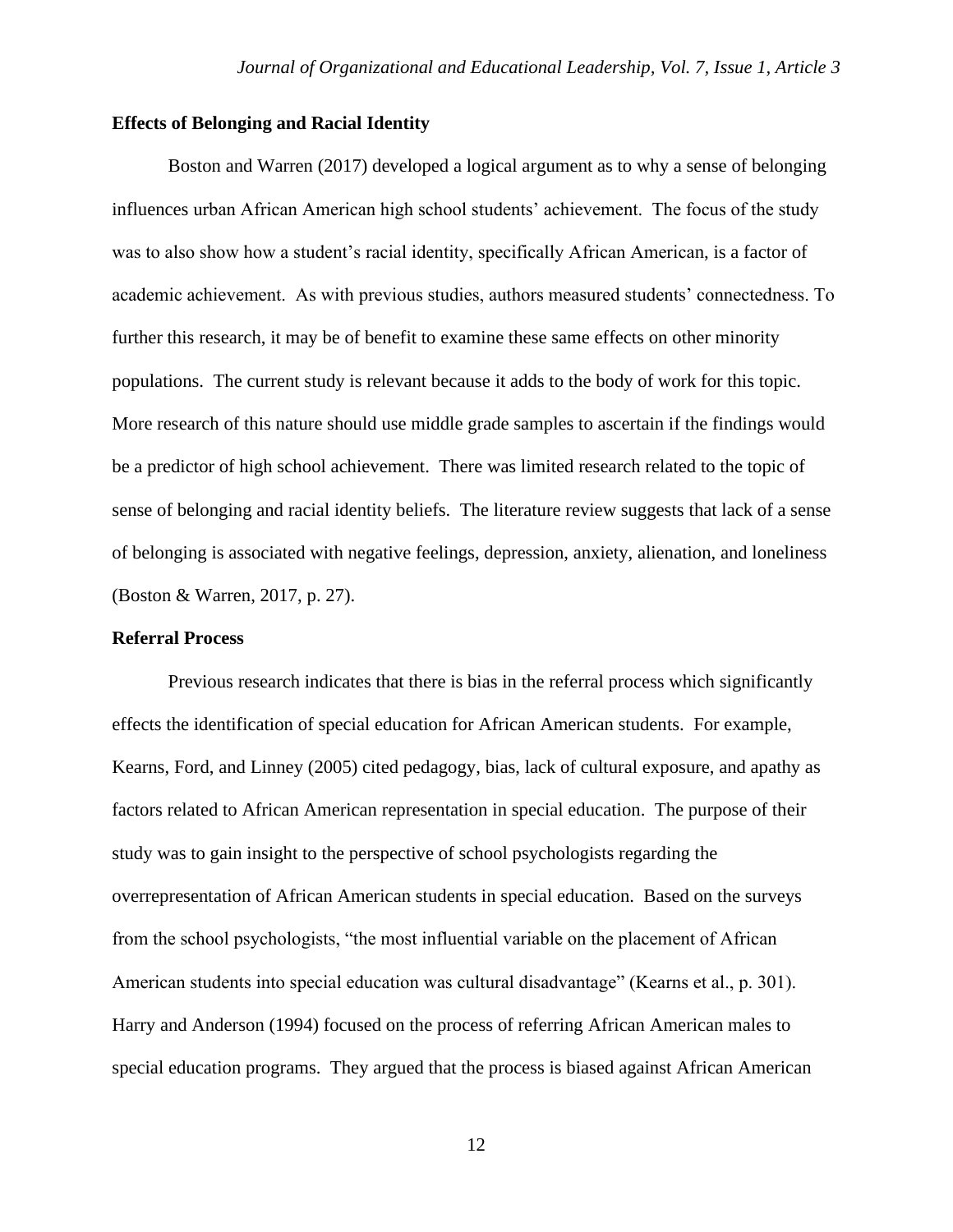males. According to the article, the decision to refer is based on teacher perceptions (Harry & Anderson, 1994).

Frattura and Capper (2006) assessed the differences between a whole-school approach to service delivery versus segregated programming. The researchers found that the students did well in a segregated program, however, they missed instructional time in the whole group setting. Frattura (2013) made the following recommendation in her summary analysis of special education services' report that all "students should receive instruction based on universal design for learning principles within the common core" (p. 3). Dr. Frattura (2013) also recommended using RTI, Wilson Reading, and Read 180.

#### **Response to Intervention (RTI)**

Anderson-Irish (2013) examined the RTI model as a possible solution to the overidentification of minority males in special education. Anderson-Irish reviewed literature to determine if RTI is a contributing factor in decreased referrals. Other contributing factors mentioned in research discuss teacher perception and its subjectivity towards minority students. It is argued whether RTI has a significant effect on over identification in special education. Research in this area is new, however, there are some findings that report strong indicators of RTI having an impact; for example, Cawelti (2004) reported that schools are reporting declines in the number of referrals. O'Shaughnessy, Lane, Gresham, and Bebe-Frankenberger, 2003 stated that RTI is one of the most effective methods to alleviate the over-identification of minorities in special education. Conversely, Fuch, Mock, Morgan, and Young ( 2003) stated RTI was found not to be effective. Researchers Proctor, Graves, Jr., and Esch (2012) had experienced success with RTI and cited implementation, time and effort as the keys.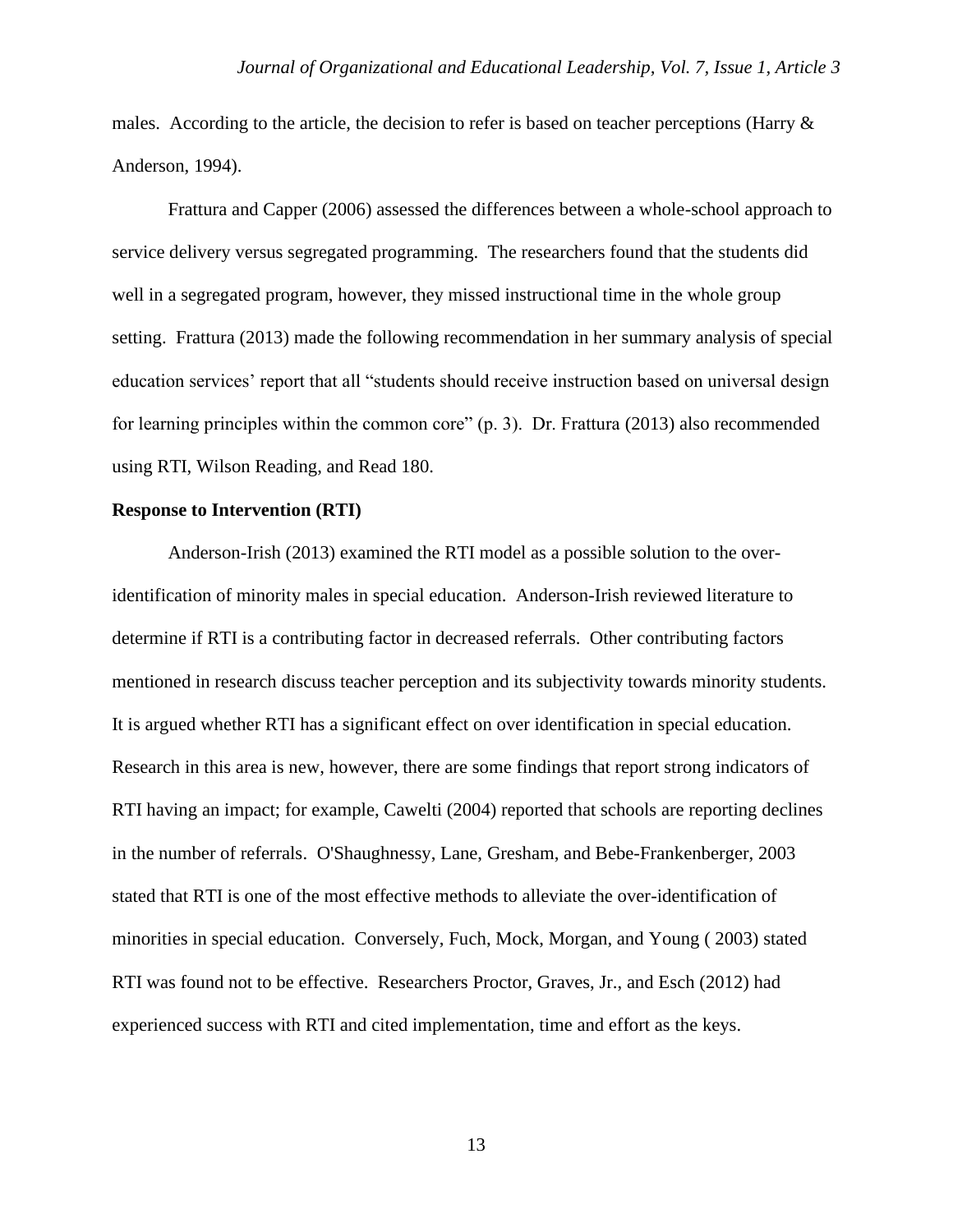#### **Culturally Responsive Pedagogy- Response to Intervention**

Harris-Murri, King, and Rostenberg (2006) argued the need for a culturally responsive perspective to RTI. The focus of the paper was to "effectively address and remediate students who display social, emotional, and behavioral difficulties" (Harris-Murri et al., p.782). The authors wanted to infuse the culturally responsive pedagogy into the research-based RTI as a means of addressing the behaviors of students who display socio-emotional difficulties as well as those who are "linguistically diverse" (Harris-Murri et al., p. 782). They saw this combined approach to remedy the deficits shown by these students. The significance of this opinion piece to the current research is the notion that culture is relevant to academic achievement. The authors attempted to persuade the readers that by combining culturally responsive pedagogy to RTI, "deficits can be effectively addressed" (Harris-Murri et al., p. 782).

#### **Culturally Responsive Teaching**

Shevalier and McKenzie (2012) wanted to focus on the "cultural gap" between students and teachers by using the Noddings Care Theory as their theoretical framework, citing that using CRT reaches urban youth. They argued that urban teachers in preparation programs are exposed to CRT in terms of the "how" and "what" of CRT (Shevalier & McKenzie, 2012). The authors expressed the need to fill the gap, which is discussing the "why" or theoretical aspect. When teachers "care about" a thing, it did not benefit the teacher or students. Caring for is built on face-to-face relationships. Shevalier and McKenzie (2012) argued that when teachers respond to students by engaging in meaningful dialogue, they establish positive relationships. The significance of this discussion as it relates to the current study is the impact that "being cared for" and relationships have an impact on social and emotional growth as well as academic achievement (Shevalier & McKenzie, 2012, p.1091).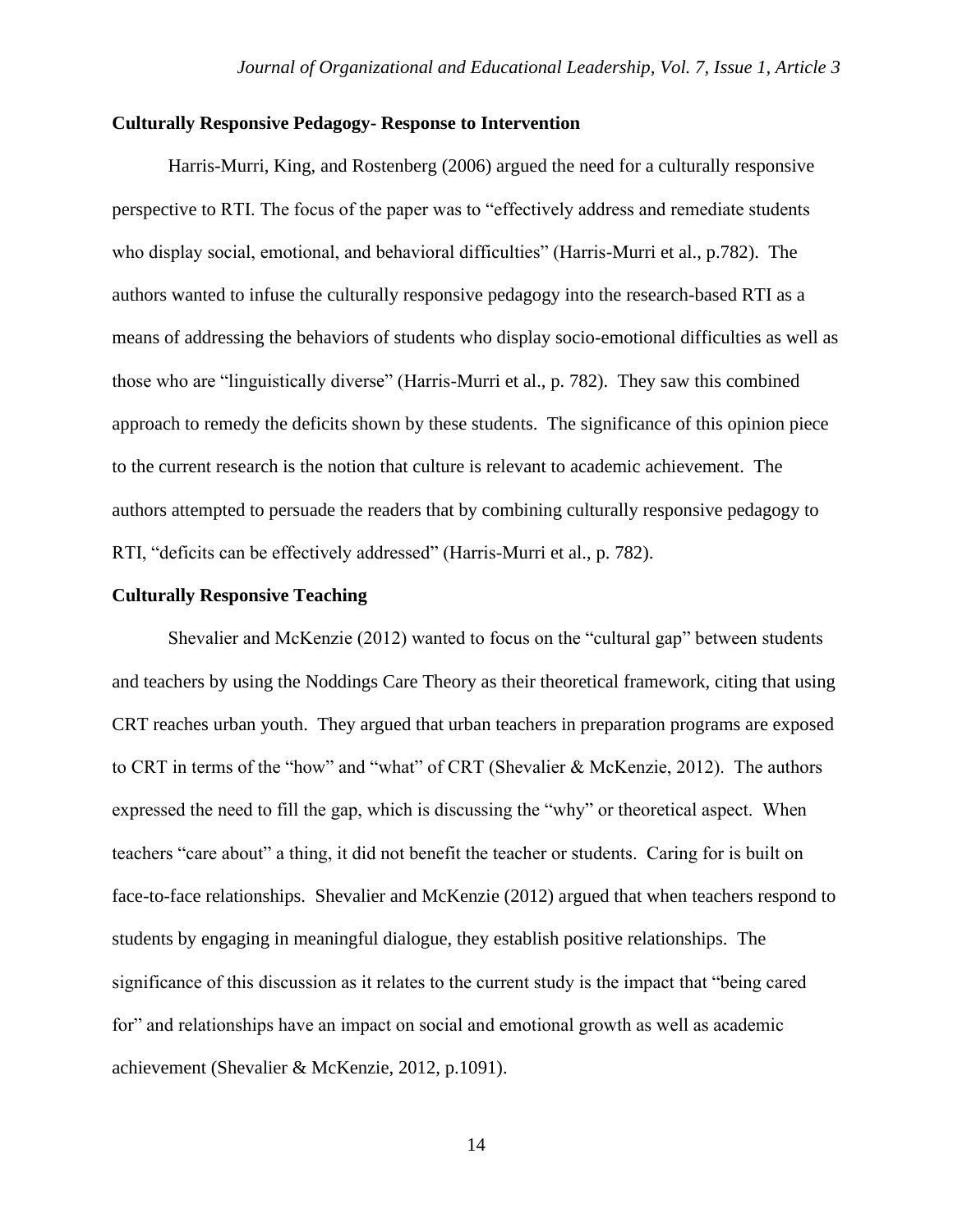Gay (2002) highlighted culturally responsive teaching for both general education students as well as special education students. Gay (2002) stated that some obstacles to implementing CRT are "negative teacher attitudes and expectations for students of color and confusing disability with diversity" (p. 614). Gay (2002) cited studies that discuss planning for students who "do not fit the mold" to "teachers blaming students for their own sense of incompetence" (p. 615). The author cited comfortability with ethnicity and diversity determine their confidence with teaching culturally responsive. The significance of this opinion paper to the current research is equity in delivering instruction for all students and it speaks to addressing different learning styles.

The review of the literature offered five themes. The historical perspective offered an account of civil rights cases which changed the trajectory of how education is provided to all students, including those with disabilities. The second is student teacher relationships, the themes among the research were growth vs. fixed mindsets of the teacher, student behavior as possible factor, students' perceptions regarding teachers caring for them, sense of belonging, and trust. The research collectively stated that teachers who care for and have a growth mindset are likely to have success with students, when students like and trust them.

The third theme is racial inequity, this research implicit bias resulting in inequalities in discipline, test scores, and special education placement. When students are not connected or have a sense of belonging, negative feelings are associated with the disconnect. The fourth theme, referral process research, is biased and based on perceptions of the teachers and the students' behavior. The fifth theme, response to intervention, is seen as a possible solution to the overidentification of minority males, and culturally relevant pedagogy as the theoretical framework for examining the issue of disproportionality.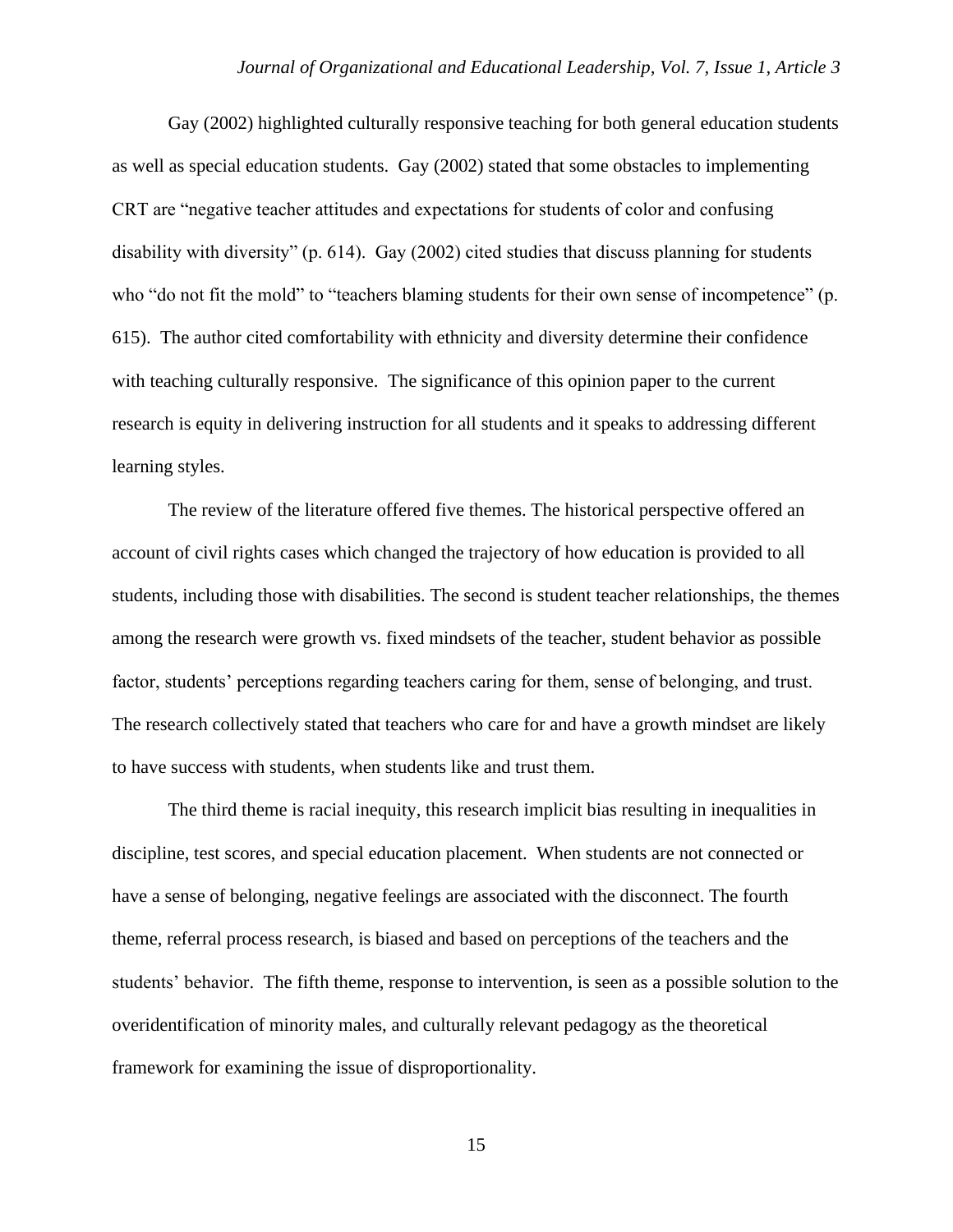#### **Methods**

The current investigation sought to examine whether there is a disproportionate representation of African American males in special education. This research used a mixed method design to study the disproportionality in special education among African American males in relation to their White counterparts. State and district data were used to gather information regarding student and teacher demographics, as well as data from Indicators 9 and 10. The pre-existing multi-year data were analyzed to identify if and why the disproportionality in the suburban school district exists. SES of students, race, gender of teachers, and disability categories were the variables observed.

Specifically, this investigation utilized pre-existing data from a suburban school district to answer the following research questions:

#### **Research Questions**

1. Is there a disproportionate representation of African American male students identified as Emotionally Disturbed (ED), Specific Learning Disabled (SLD), and other low incidence disabilities (OTH), which includes Speech & Language Instruction, Other Health Impaired, Autism, and Traumatic Brain Injury, in Northeast Ohio's suburban school district for the 2019-2020 school year?

2. Is there a relationship between socioeconomic status (SES) and the percentage of African American males identified in special education programs in Northeast Ohio's Suburban School district?

#### **Research Design**

A quasi-experimental, causal-comparative research design was used to analyze 2019- 2020 of data from the suburban schools' six clusters. This research design was employed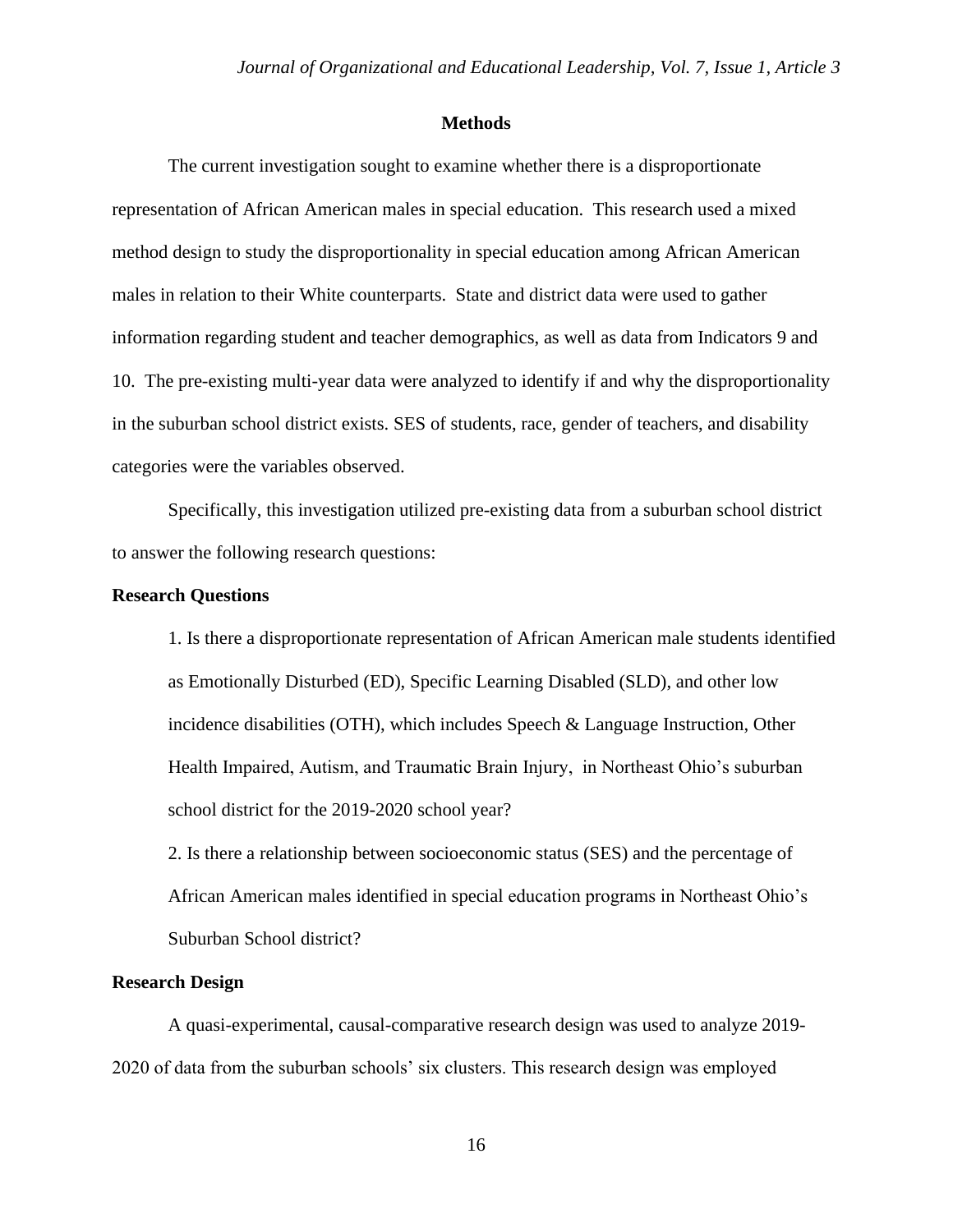because use of multiple years of data, without any manipulation, would provide the best estimate of what was happening in these schools. While this design is not truly experimental, the findings of the proposed study were based on the full population of data, rather than a sample. This approach eliminated the error that might occur when making statistical inferences.

#### **Setting and Sample**

The study sample was drawn from six clusters in the suburban school district. There are six schools, Pre-K through 12. Each district receives an overall letter grade based on six components, achievement, progress, gap closing, improving at-risk K-3 readers, graduation rate, and preparation for success. Each component is weighted differently. The suburban school district's report card is a 'D' (ODE, 2019). The district includes one high school- School A, one middle school-School B, one upper elementary school-School C, and three elementary schools (School D, School E, and School F). As of December 20, 2019, there were 3,111 students enrolled in the district (ODE, 2019). Seventy-two percent of those students are Black, 15.9% of the students are White, 3.4% are Hispanic, and 6.6% are two or more races. There are 243 teachers in the suburban school district. Eighty-five percent of the teachers are White, 14.9% are Black, and 0.004% are multiracial. Sixty-eight percent of the teachers are female and 32% are male. The average salary for teachers is \$78,856. In the school years 1994-1998, the suburban school district's average salary for teachers was \$43,671. During that time, the district had an average of 18.83% minority students and 6.53% minority teachers (ODE, 2019).

#### **Procedures and Data Collection**

Each school district is required to utilize a data collection tool. The district from which this data was taken used Data and Storage Library (DASL), while the ODE produced a district report card for each school district and school. The data were current and relevant to the study.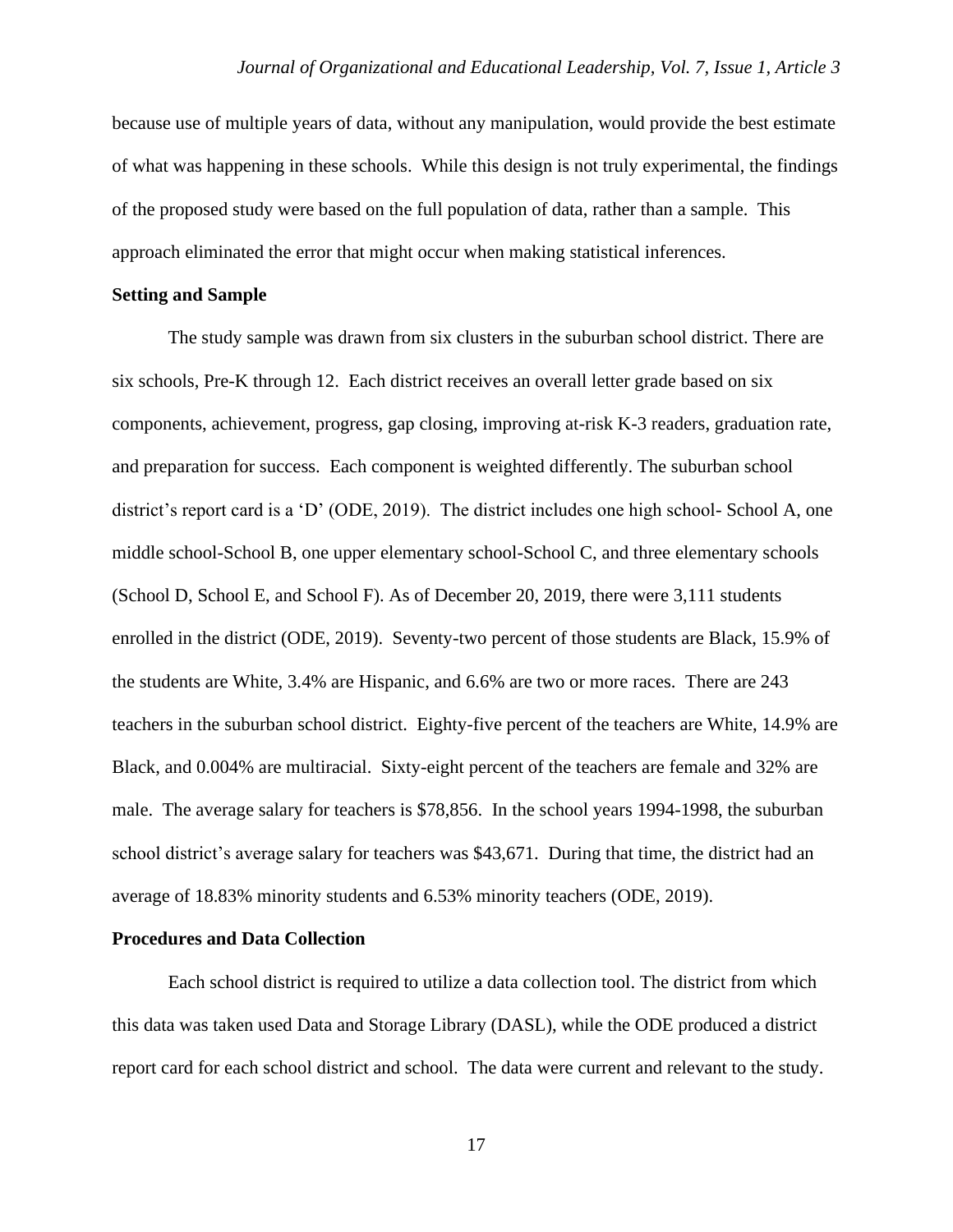Students' SES, race, ethnicity, gender, and disability categories were the variables observed, as well as the gender, race, and ethnicity of the teachers.

#### **Data Analysis**

Data were collected for test variables and the Statistical Package for the Social Sciences (SPSS) was used to enter and perform statistical analyses. Data analysis included basic descriptive analyses and zero-order correlational analyses. To answer the research questions, all relevant tests of statistical assumptions were conducted. An independent samples *t*-test was used to determine the differences between disproportionality and the SES and Demographics variables. A Pearson's Chi-Square analysis was deemed the most appropriate analysis to address this research question since disability status and ethnicity/race are both nominal categorical variables.

#### **Results**

This quasi-experimental, causal-comparative study determined whether there was a significant difference among the number of African American males in special education programs in a Northeast Ohio suburban school district during the 2019-2020 school year. Specifically, the research questions for the current investigation included.

#### **Descriptive Statistics**

Initially, the distribution by Gender was analyzed with the data provided by the district. These results are presented in Table 1.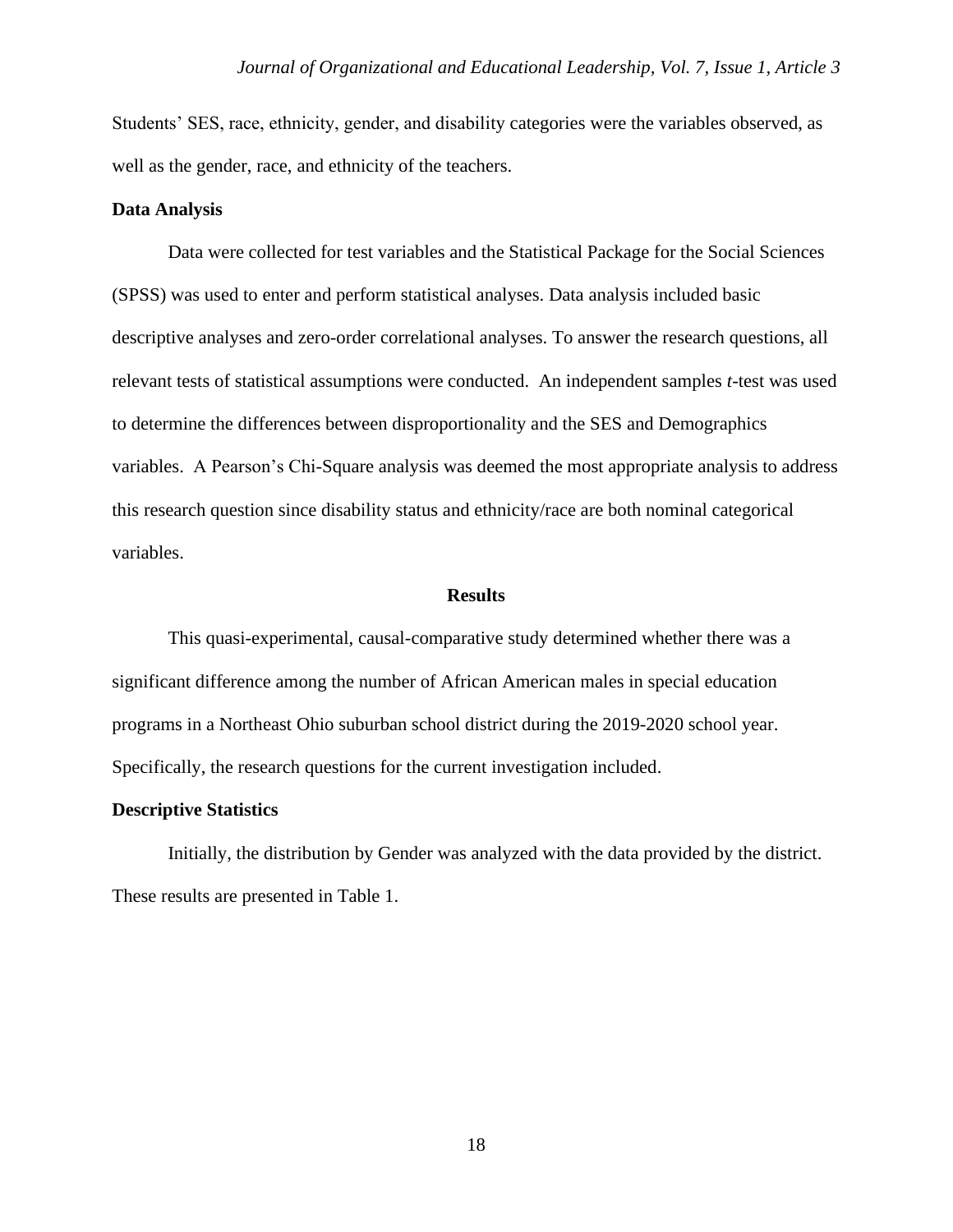# **Table 1**

*Gender of Students*

| Gender |     | %    |
|--------|-----|------|
| Male   | 481 | 68.2 |
| Female | 224 | 31.8 |

As indicated in Table 1, there are two-times more males than females in the sample of data. Males make up 53.5% of the students in the suburban school district; of that, 81% of Black male students are identified for special education program placement, whereas only .087% White males are identified. Table 2 provides a breakdown of the students by grade.

# **Table 2**

*Students by Grade* 

| Grade | $\mathbf f$ | %    |
|-------|-------------|------|
| 3     | 82          | 11.6 |
| 4     | 72          | 10.2 |
| 5     | 79          | 11.2 |
| 6     | 50          | 7.1  |
| 7     | 7           | 10.9 |
| 8     | 106         | 15   |
| 9     | 80          | 11.3 |
| 10    | 135         | 19.1 |
| 11    | 21          | 3    |
| 12    | 3           | 0.4  |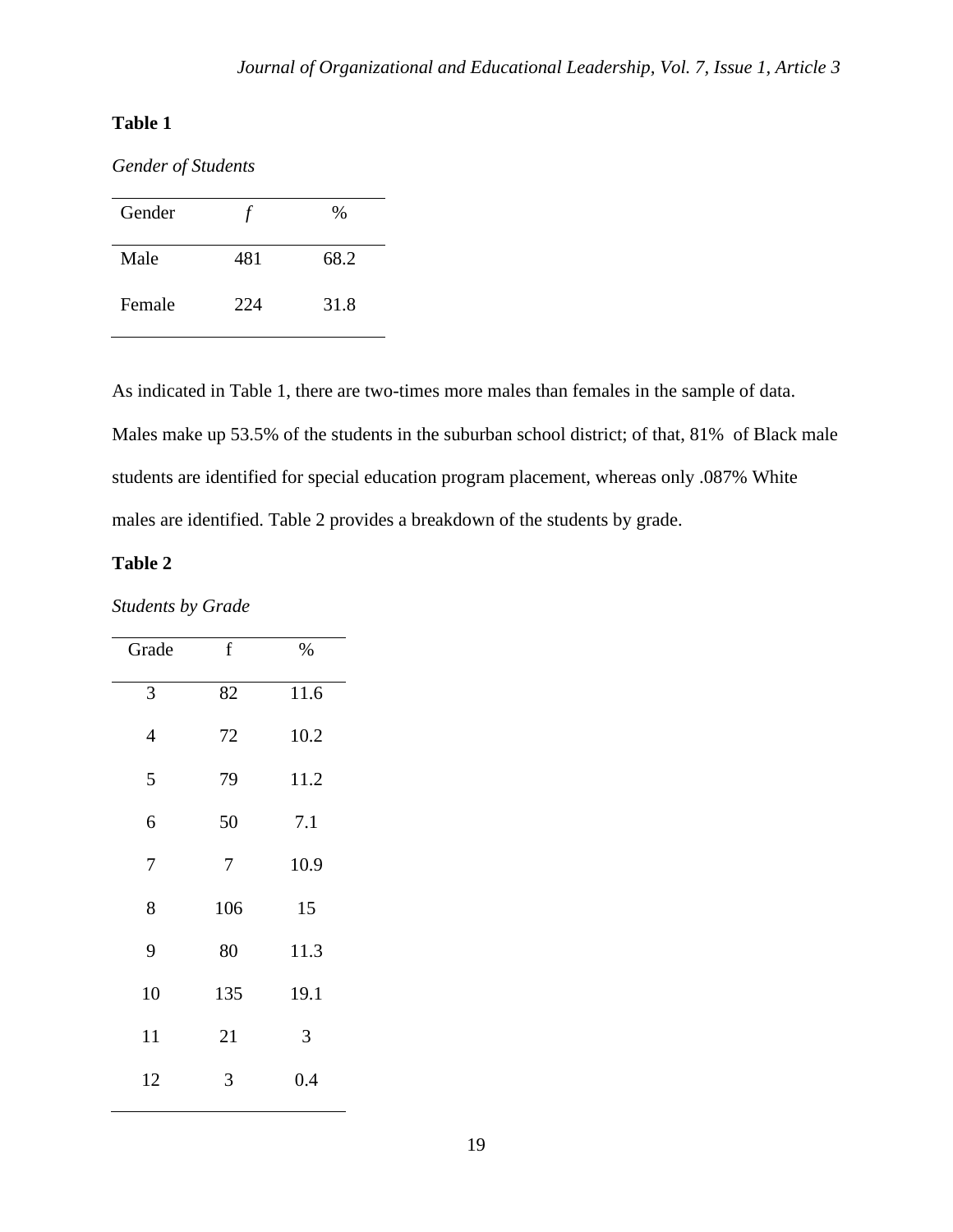As indicated in Table 2, most students enrolled in the suburban school district are in K-8 buildings. The data provided were limited to students taking the state tests. Table 3 provides the breakdown of students by ethnicity/race.

## **Table 3**

*Students with Disabilities by Ethnicity/Race*

| Ethnicity    | f   | $\%$ |
|--------------|-----|------|
| Asian        | 3   | 0.4  |
| <b>Black</b> | 568 | 80.6 |
| Hispanic     | 18  | 2.6  |
| Multi        | 38  | 5.5  |
| Pacific      | 2   | 0.3  |
| White        | 75  | 10.6 |

As indicated in Table 3, based on the data provided, most students identified with disabilities enrolled in the suburban school district are Black.

Table 4 provides a breakdown of students by ED, SLD, and OTH.

### **Table 4**

*Disability Categories*

| Disability | f   | %    |
|------------|-----|------|
| <b>ED</b>  | 95  | 13.5 |
| <b>SLD</b> | 329 | 46.7 |
| <b>OTH</b> | 278 | 39.4 |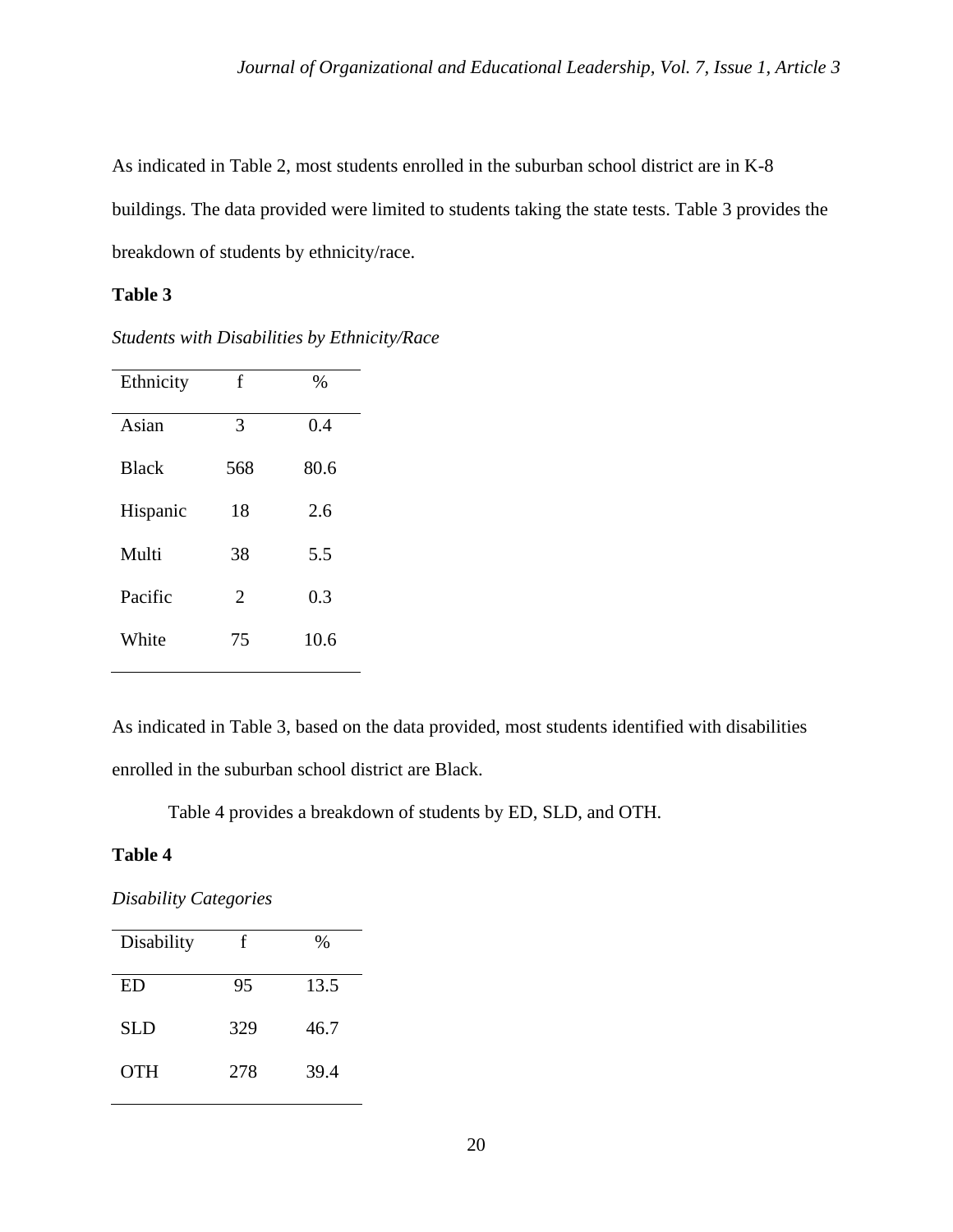As indicated in Table 4, students identified as SLD make up the largest percentage of the sample data, while OTH represents the second highest percentage.

Research Question 1 asked, *Is there a disproportionate representation of African American male students identified as Emotionally Disturbed (ED), Specific Learning Disabled (SLD), and other low incidence disabilities (OTH), which includes Speech & Language Instruction, Other Health Impaired, Autism, and Traumatic Brain Injury, in Northeast Ohio's suburban school district for the 2019-2020 school year?* A Pearson's Chi-Square analysis was deemed the most appropriate analysis to address this research question since disability status and ethnicity/race are both nominal categorical variables. Results of the chi-square analysis indicate  $\chi^2$ <sub>8</sub>=38.68, *p*=.001. This indicates there are significantly more Black male students with disabilities relative to all other groups. Data was also analyzed for female students. Black female students are identified half as often as Black male students with a disability in this sample. Results of the chi-square analysis indicate  $\chi^2$ <sub>8</sub>=19.20, *p*=.014.

Research Question 2 asked*, Is there a relationship between socioeconomic status (SES) and the percentage of African American males enrolled in ED, SLD, and OTH in Northeast Ohio's suburban school district?*A Chi Square analysis was conducted on available data for  $n=116$  students. Results indicate that there are significantly more identified Black male students who are receiving free and reduced lunches relative to non-Black male and female students,  $\chi^2$ =23.95, *p*<.0001. Figure 4 presents a graphical representation of this distribution.

#### **Discussion**

This study examined the disproportionate representation of African American males in special education programs. The intent of the study was to determine whether African American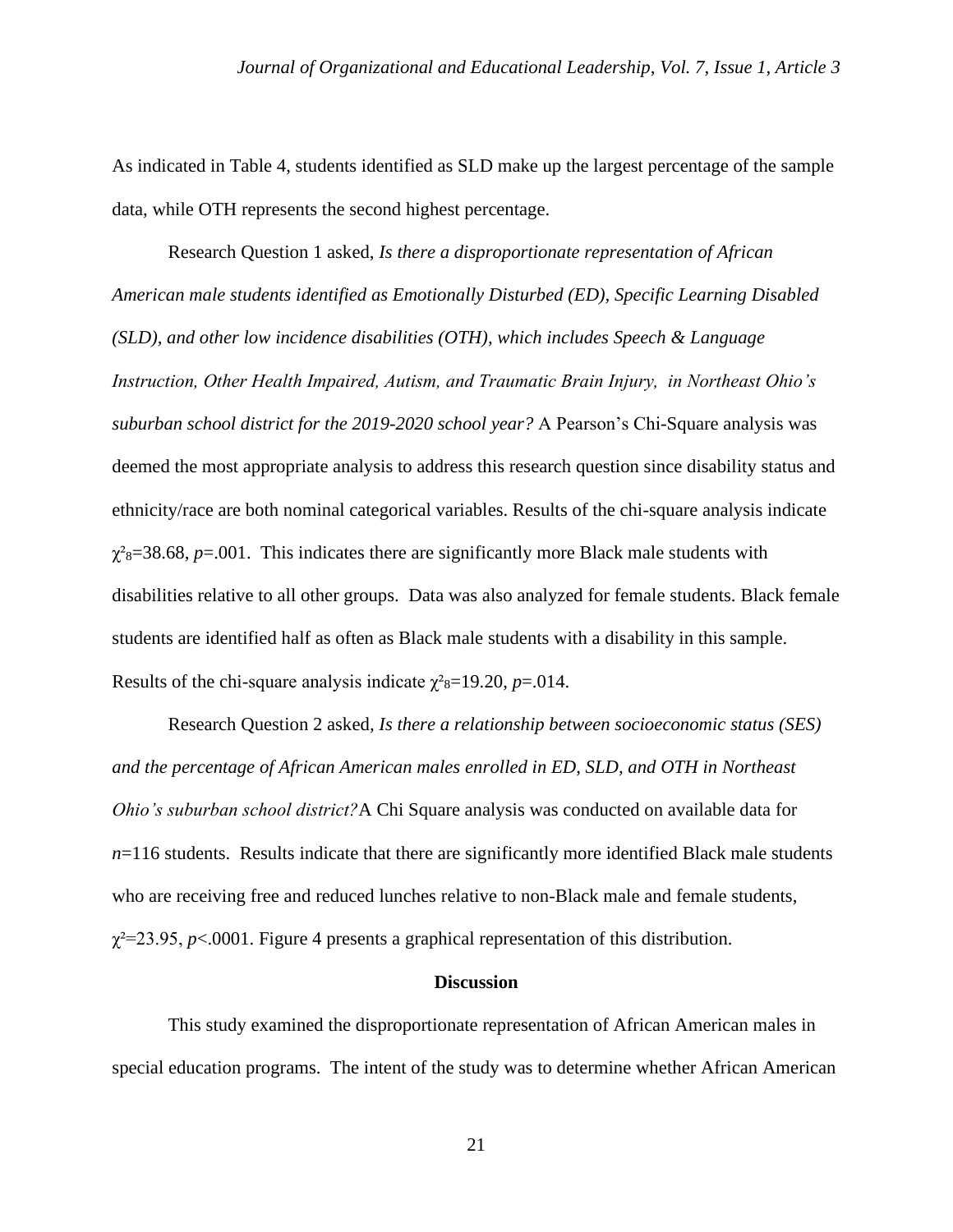males were overrepresented in the school district and if race and socioeconomic status were factors in the relationship. CRP and CRT were used as frameworks as a basis to establish the approach that acknowledges the culture of the students. CRT/CRP focuses on the academics and personal successes of students individually and collectively while empowering them. Findings were assessed by applying the CRP pillars and CRT practice areas for the purposes of evaluating why disproportionate representation exists and how it can be addressed. CRP serves as the theoretical framework to help examine and challenge the issues of race and gender which impacts educational practices, specifically: special education.

#### **Academic Achievement/Information Processing**

Previous research on racial inequality in education indicate implicit bias resulting in inequalities in discipline, test scores, and special education placement. Shevalier & McKenzie (2021) cited using CRT reaches urban youth. Teachers who cultivate the minds of students by showing that they care, while giving the extra push, can reduce social emotional stress from stereotyping threat and micro aggressions. Gay (2002, p. 614) stated that some obstacles to implementing CRT are "negative teacher attitudes and expectations for students of color and confusing disability with diversity."

The current study found that there was a relationship between the overrepresentation of Black male students identified and placed in special education programs and the predictor variables of race, gender, and SES. Black male students make up most of all disability categories in the Northeast Ohio suburban school district in this study. Likewise, Black female students were identified half as often as Black male students. The data also revealed the racial composition of instructional staff predicted this relationship. Although the suburban school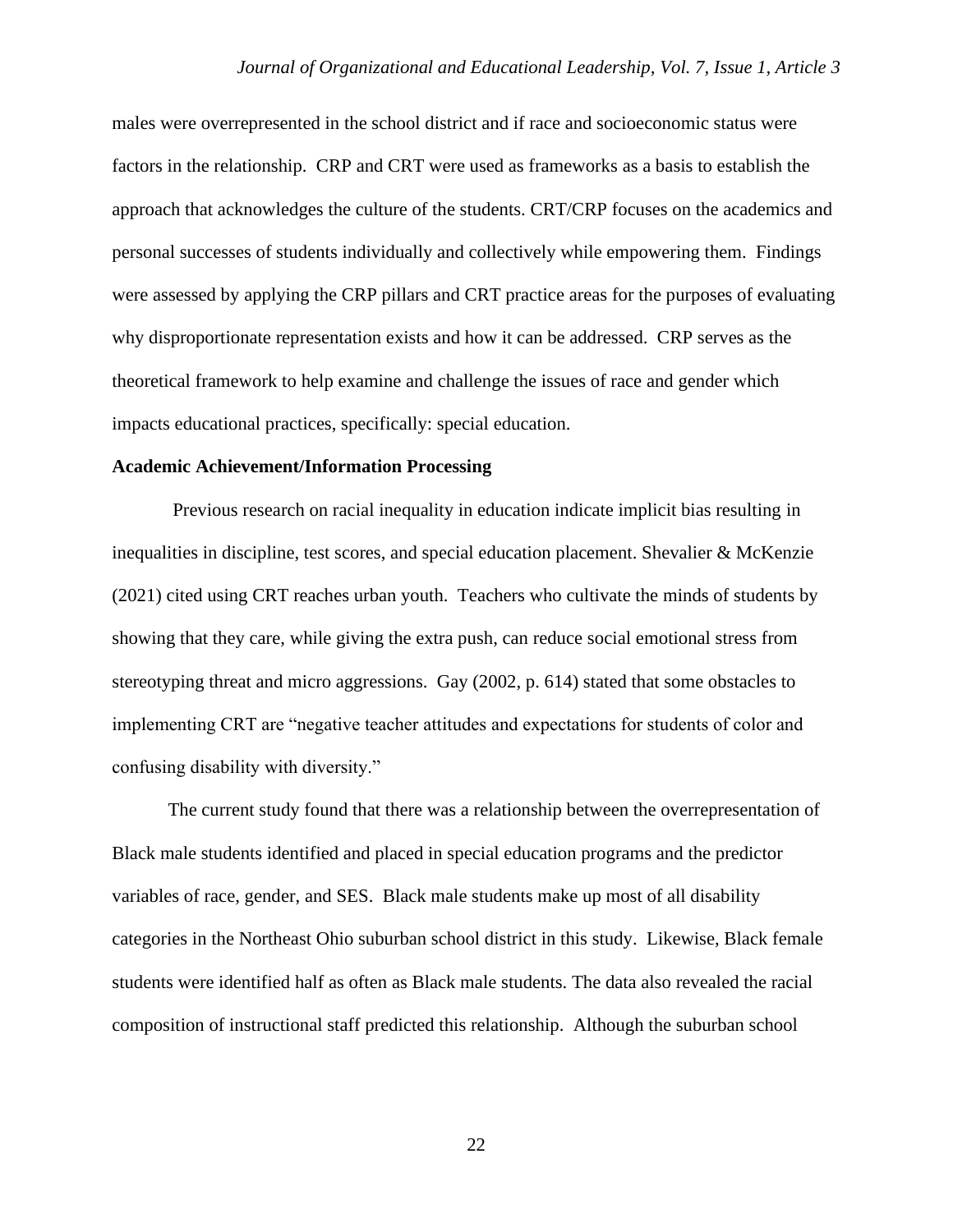district has hired more African American educators, the percentage of Black teachers to White teachers is still relatively low.

Economic factors play a role in the identification of students with disabilities insomuch as funding supports education programs and instructional materials. The more students identified as having one of the 13 disabilities, the more funds are allocated. All students disabled and non-disabled benefit from these resources. This study found that more identified Black male students are receiving free and reduced lunches relative to non-Black male and female students.

#### **Cultural Competence/Awareness/Learning Partnerships**

Previous research on teacher efficacy and socioeconomic status asserts that teachers' bias towards students based on SES may be one explanation for inappropriate referrals (Podell & Soodok, 1993). They found that teachers with lower personal efficacy perceived the special education setting to be appropriate (1993). Teachers who are culturally competent understand culture and its role in education. They are aware of their own biases and help students create a positive mindset and sense of self-efficacy (Hammonds, 2015).

#### **Implications**

Teacher preparation programs prepare teachers to be experts in their content, however, 15 years of experience as a cooperating teacher, Resident Educator, Special Education department chair, and administrator confirm that some new teachers lack the knowledge of how to teach students who learn differently or who come from diverse backgrounds economically and/or socially. Disproportionality and overrepresentation of students in special education carries with it many implications for educators. When students struggle in and are misplaced in classes, they often need consistent support and appropriate curriculum in core courses. Administrators and educational leaders may attempt to overcompensate by having too many interventions for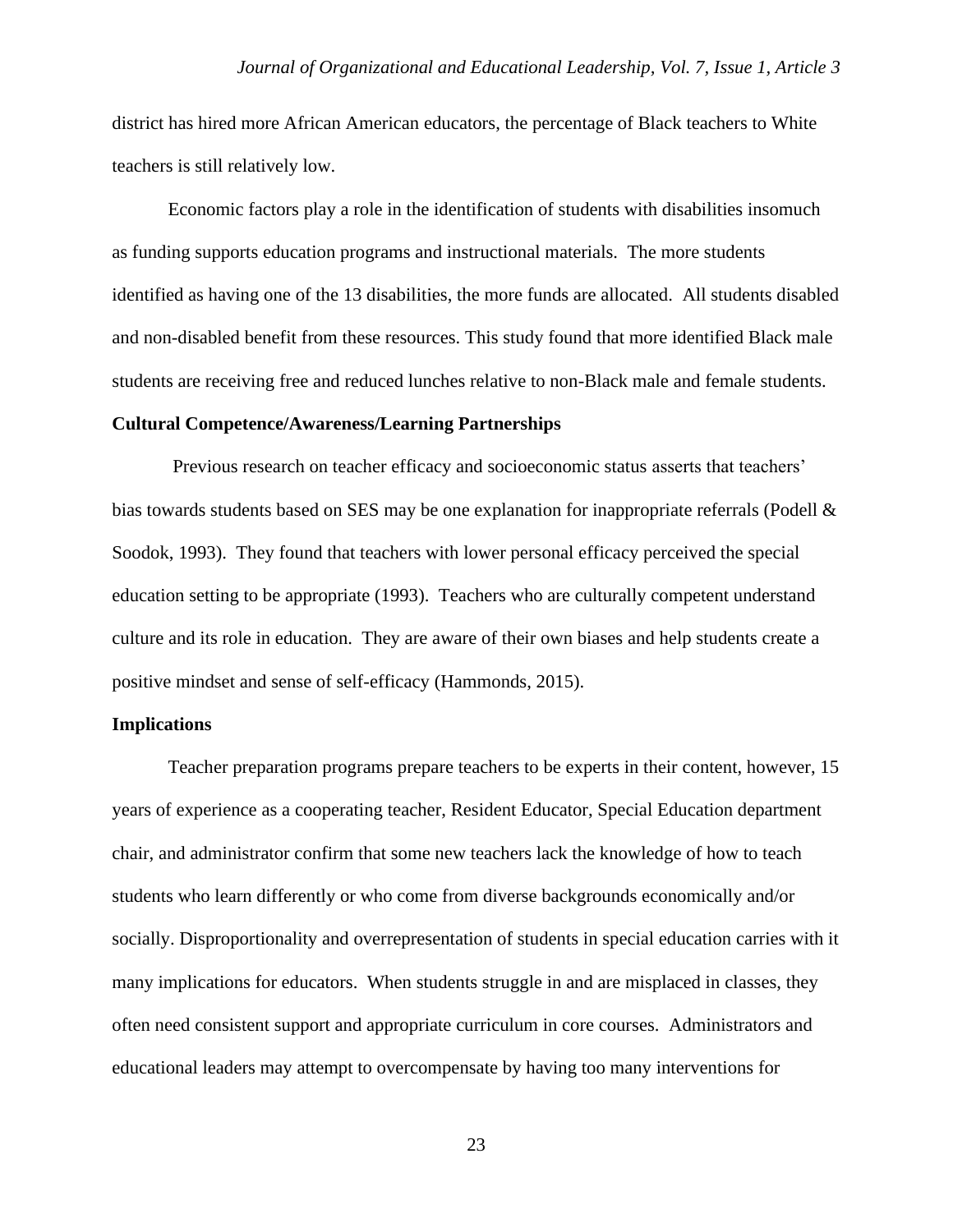struggling students (Fergus, 2010). Typically, the behavior of students is the lead contributor of teachers recommending students for special education. It is often seen as fixing struggling students. Using data incorrectly or applying pressure for a student to be labeled do more harm than good. Often it prevents students from reaching their academic potential due to setting low expectations. There are negative stereotypes associated with students, especially those in the minority. This over-representation may result in racial bias or profiling throughout the students' school year or career.

Dweck (2007) argued that one's ability can be measured on a continum of fixed to growth mindset. Those with a fixed mindset are less likely to recover from a setback or take risks. Previous research would suggest, teachers who believed students are bad kids or slow learners typically had low expectations of them. Thomas et al. (2009) found that African American and Caribbean Black students perceived teacher discrimination had a negative effect on academic achievement. They also cited similar research findings suggesting that students perceived teacher discrimination manifested as "low teacher expectations and stereotyping as bad kids" (Thomas et al., p. 426).

According to research, RTI has shown to be a positive factor in decreasing the number of African American male student referrals to special education programs (NEA, 2007). The focus of RTI is to provide a multi-tiered approach to students who are struggling and have skill deficits. Frattura (2013) stated that there are academic and representation discrepancies for African American students. They are "over-identified in special education." Teachers will use RTI as a bridge to refer students for special education programs. In a memo from the director of Office of Special Education Programs (2011), although the Department of Education "does not subscribe to a particular RTI framework" (p. 2), local education agencies were successful with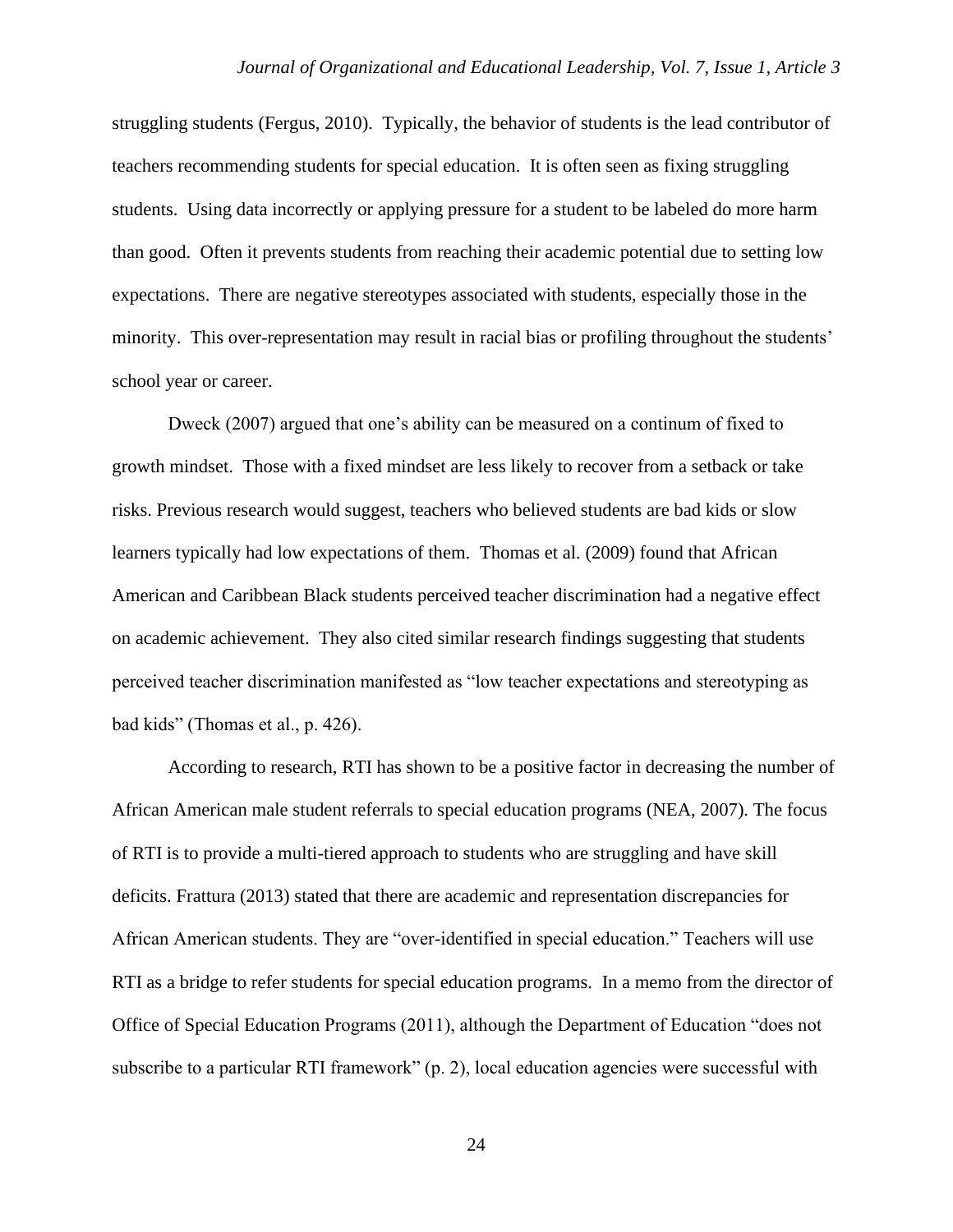implementing RTI strategies. Those students who were not successful were referred for evaluation. Many factors shaped the issue of disproportionate representation of Black males in special education programs such as the motivation to refer Black male students more than any other racial group. Other implications for the disproportionate representation of African American students are the lack of special education training for general education teachers, thus impacting their ability to properly instruct students with disabilities. Training teachers on the process of using RTI with fidelity before referring students for special education programs have shown to be successful in previous research. The suburban school district in the current study is comprised of two cities, one of which has a higher median income. There could be an implied discrepancy among buildings with a higher number of students with a low SES when compared to those with lower numbers.

#### **Limitations**

The current study used a limited sample size (only using student testing data) from a small suburban school district. Due to COVID-19, the research was limited based on data acquired prior to the statewide shutdown; no additional data were available once schools were not in session. Another limitation to this study was not examining the racial divide between African American male students referred to special education programs compared to those referred to gifted programs.

#### **Conclusion and Recommendations**

The implications associated with the Individuals with Disabilities Education Improvement Act (IDEIA, 2004), specifically, section 300.346 Part B; Subpart E, members of Congress and other interest groups such as the U.S. Commission for Civil Rights (OCR), Council for Exceptional Children (CEC), NEA, the Schott Foundation, etc., are that the racial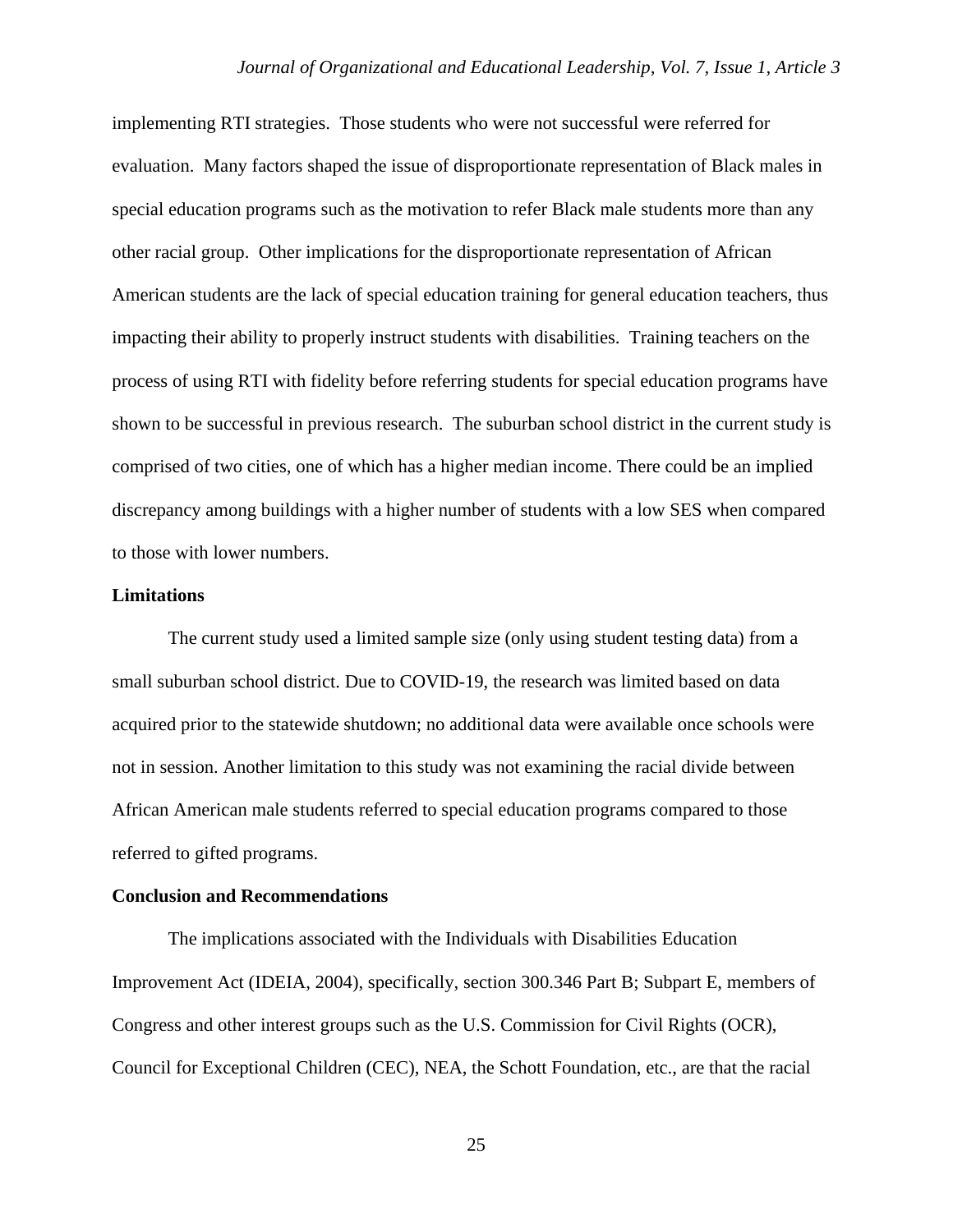bias associated with the disproportionate and overrepresentation of minorities, specifically African American males, exasperates African American males and other minorities, and could be a conduit to societal issues.

Research tells us that when these students are identified as having SLDs or EDs "they are more likely to have less access to same aged peers, rigorous curriculum, post-secondary outcomes, and held to lower expectations" (NEA: Truth in Labeling, 2007, p. 2). Members of local government, school officials, LEAs, and the federal government must do their due diligence to create equitable policies for all. Local government and school officials can begin by understanding the link between the effects of disproportionate labeling of African American males and societal issues. When students are misplaced in classes or do not receive the appropriate curriculum, it contributes to how society will view them once they leave the four walls of their school. In short, students are ill-prepared.

Podell and Soodak (1993) investigated teachers sense of efficacy and biases. They found that teachers who perceived themselves as ineffective also believed that students who were low achievers and from a low SES household were inappropriately placed in regular education classrooms. Conversely, effective teachers did not differentiate students based on their SES. Researchers further noted teachers referred more students without cause and made decisions unrelated to academics (Podell & Soodak, 1993, p. 251). The current study shows, over two decades later, the problem of referring students, specifically African American male students with low SES still exists. Traditionally, teachers' focus was to educate students; overtime, it has been replaced with the need to prepare students for testing. For some teachers, preparing students who have the ability or a likelihood of passing the state test have become paramount.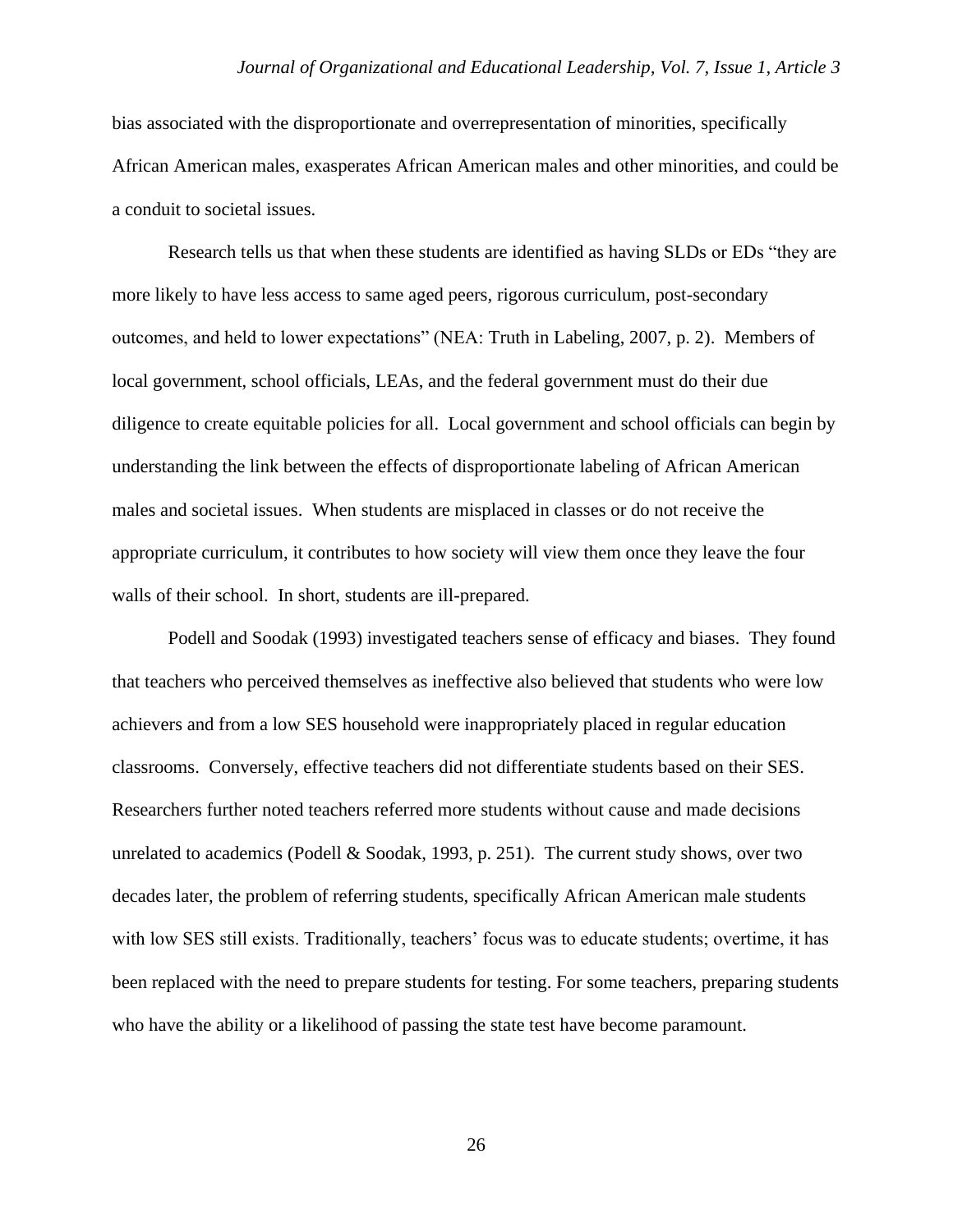New teachers are entering the field of education ill-equipped to educate students in urban settings where low SES, trauma, and low achievement are the norms. Perhaps it is time to reexamine teacher education programs including course work, field experience, and student teaching practices.

Recommendations for this study include but are not limited to teacher-training programs. Teacher-training programs should include special education courses as well as field hours with an Intervention Specialist. Most teacher preparation programs focus on the content and pedagogy; however, they do not include strategies to educate students with disabilities, how to write IEPs, or how to implement them. Stricter reporting criteria is needed to decrease the risk of districts overrepresenting minority students. The second recommendation is to require specific criteria and documentation for teachers who consistently recommend students for special education (i.e., intervention documentation, parent meetings, etc.).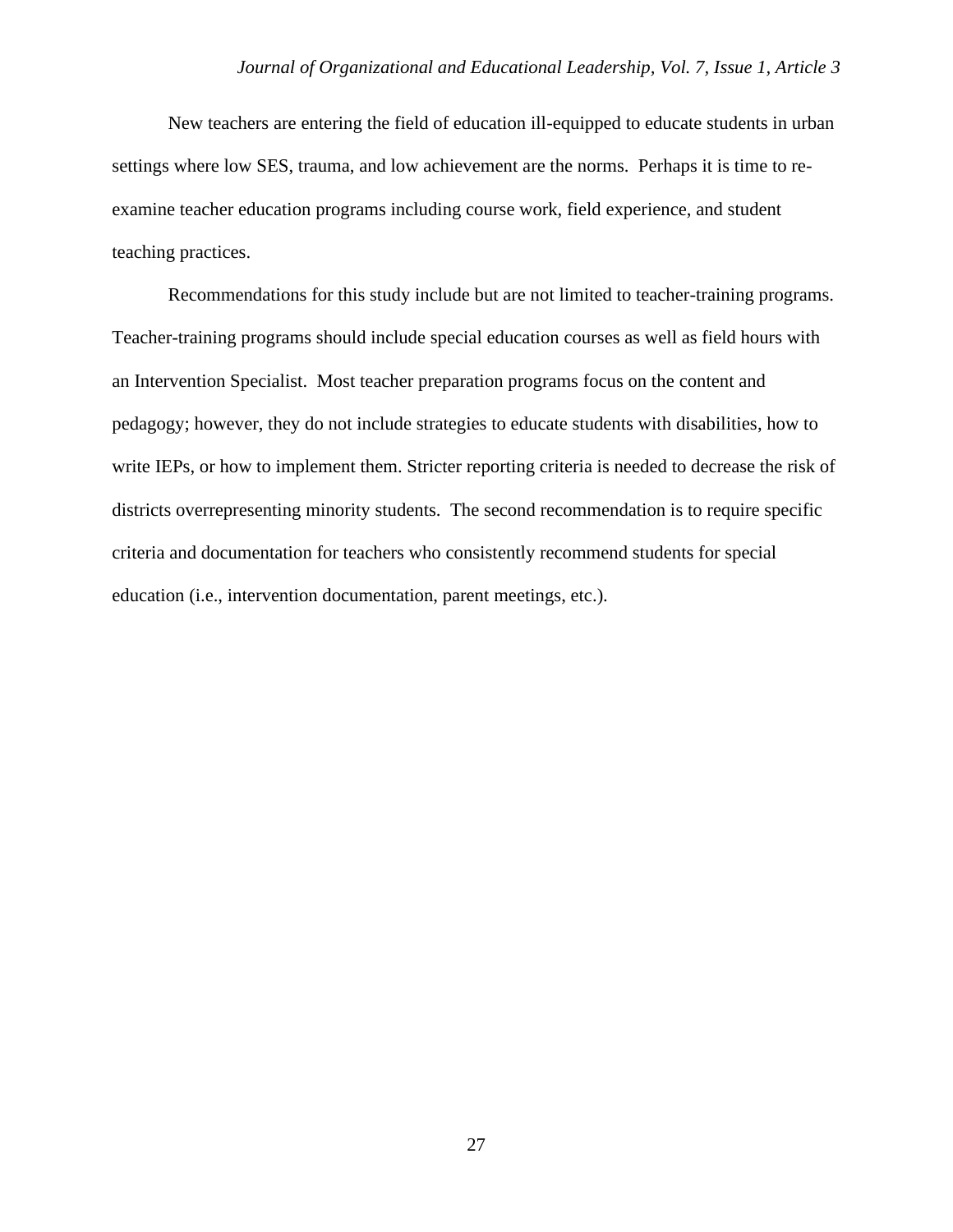#### **References**

- Ahram, R., Fergus, E., & Noguera, P. (2011). Addressing racial/ethnic disproportionality in special education: Case studies of suburban school districts. *Teachers College Record*, *113*(10), 2233-2266.
- Anderson-Irish, N. (2013). The over identification of minority males in middle school special education programs: Examining the RTI model. *Journal of the American Academy of Special Education Professionals,* 63-72.
- Antonak, R. F., & Livneh, H. (2000). Measurement of attitudes towards persons with disabilities. *Disability and Rehabilitation*, 211-224.
- Billings, G. L. (1995). Toward a theory of culturally relevant pedagogy. *American Educational Research Journal*, *32*(3), 465-491.
- Blanchett, W. J., Mumford, V., & Beachum, F. (2005). Urban school failure and disproportionality in a post-Brown era: Benign neglect of the constitutional rights of students of color. *Remedial and Special Education*, *26*(2), 70-81.
- Boston, C., & Warren, S. (2017). The effects of belonging and racial identity on urban African American high school students' achievement. *JULTR*, 26-33.
- Brown v. Board of Education, 347 U.S. 483 U.S. (1954).
- Buck v. Bell, 274 U.S. 200 1927.
- Cooc, N. (2017). Examining racial disparities in teacher perceptions of student disabilities. *Teachers College Round*, 1-40.
- Dunn, L. M. (1968). Special education for the mildly retarded: Is much of it justifiable? *Exceptional Children*, *35*(1), 5–22.

Dweck, C. (2007). Boosting achievement with messages that motivate. *Education Canada*, 6-10.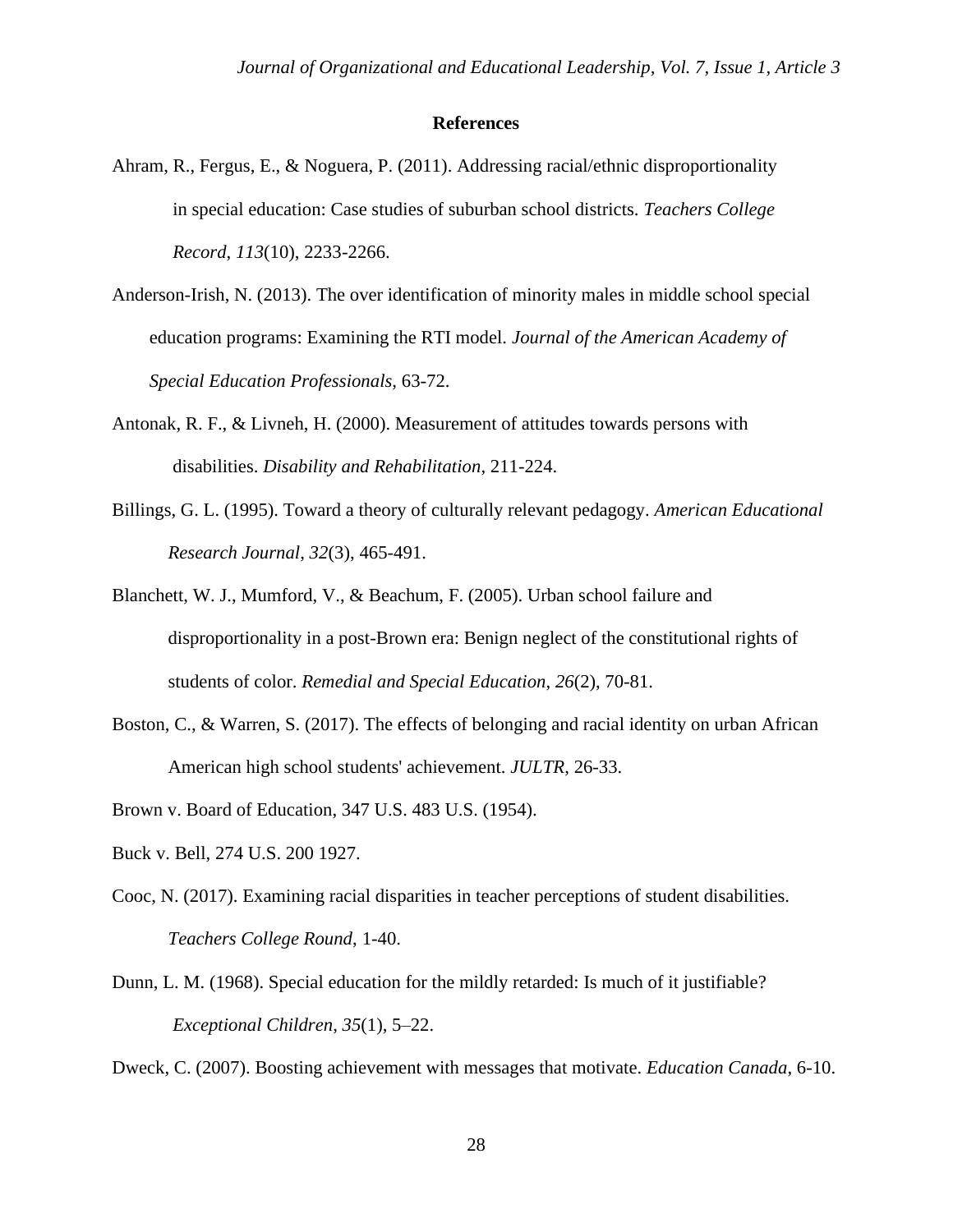Family Education and Privacy Rights Act, 20 USC 1232g.

- Ferri, B. A., & Connor, D. J. (2005a). Tools of exclusion: Race, disability, and (re)segregated education. *Teachers College Record*, *107*(3), 453-474.
- Ferri, B. A., & Connor, D. J. (2005b). In the shadow of Brown: Special education and overrepresentation of students of color. *Remedial and Special Education*, *26*(2) 93-100.
- Frattura, E. (2013). *Executive summary analysis of special education services report.* Retrieved from www.inclusionproject.org
- Frattura, E., & Capper, C. A. (2006). Segregated programs versus integrated comprehensive service delivery for all learners: Assessing the differences. *Remedial and Special Education*, *27*(6), 355-364.
- Fuchs, D., Mock, D., Morgan, P., & Young, C. (2003). Responsiveness-to-intervention: Definitions, evidence, and implications for the learning disabilities construct. *Learning Disabilities Research & Practice, 18*(3), 157-171.
- Gay, G. (2002). Culturally responsive teaching in special education for ethnically diverse students: Setting the stage. *International Journal of Qualitative Studies in Education*, *15*(6), 613-629.
- Gutshall, C. (2013). Teachers' mindset for students with and without disabilities. *Psychology in the Schools*, *50*(10), 1073-1083.
- Harris-Murri, N., King, K., & Rostenberg, D. (2006). Reducing disproportionate minority representation in special education programs for students with emotional disturbances: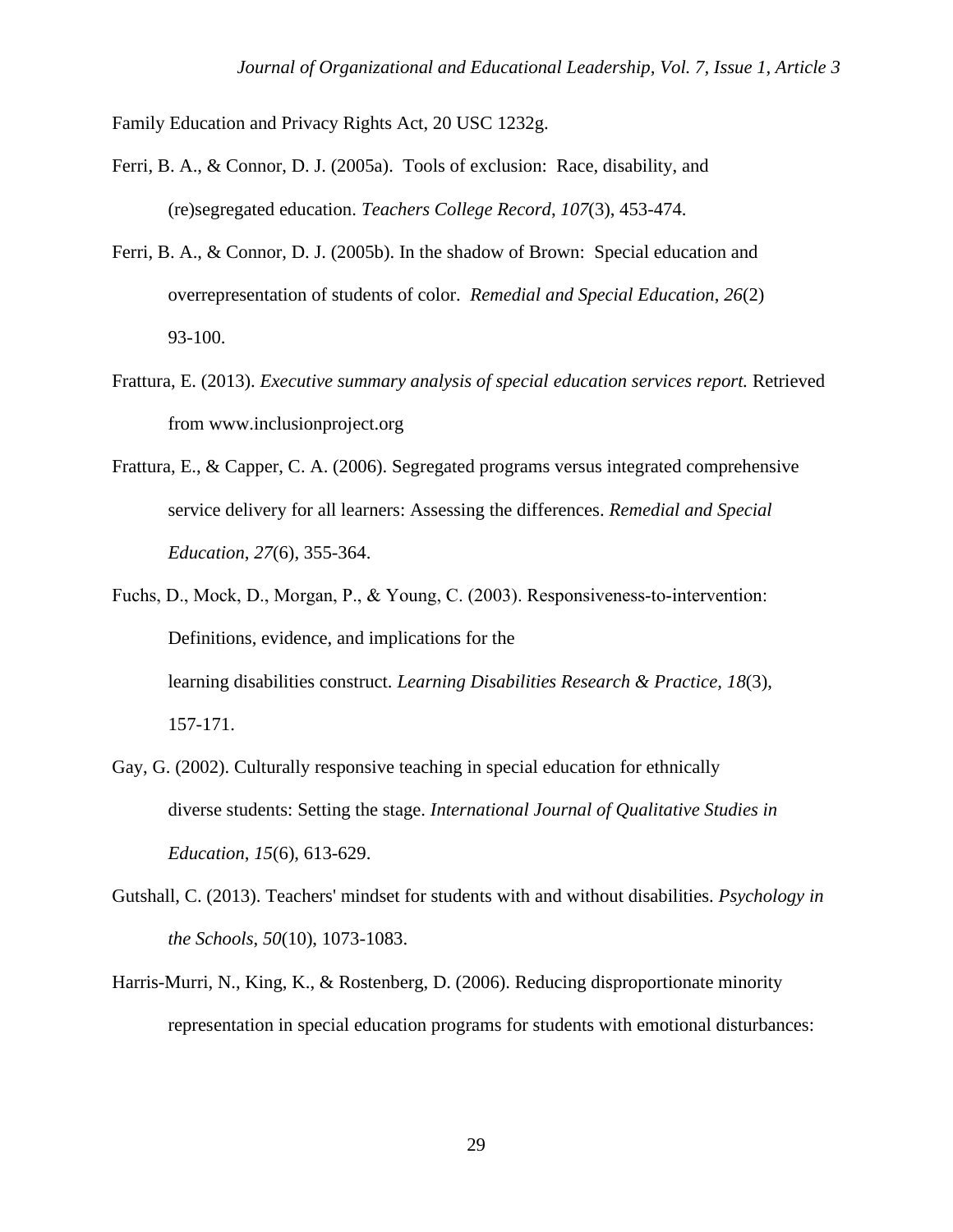Toward a culturally responsive response to intervention model. *Education and Treatment of Children*, *29*(4), 779-799.

Hobson v. Hansen, 269 F. Supp. 401 D.D.C.

Individuals with Disabilities Education Act. (1975). Retrieved from

[https://sites.ed.gov/idea/about-idea/#IDEA-Purpose](about:blank)

- Kearns, T., Ford, L., & Linney, J. A. (2005). African American student representation in special education programs. *Journal of Negro Education, 74*(4), 297–310.
- Ladson-Billings, G. (1994). *The dream keepers: Successful teachers of African American children.* San Francisco, CA: Jossey-Bass.

Ladson-Billings, G. (2006). *Yes, but how do we do it? Practicing cultural relevant pedagogy*. *ESED 5234 – Master List*. 37. Retrieved from https://digitalcommons.georgiasouthern.edu/esed5234-master/37

- LaNear, J., & Frattura, E. (2007). Getting the stories straight: Allowing different voices to tell an 'effective history' of special education law in the United States. *Education and the Law*, *19*(2), 87-109.
- Larry P. v. Riles, 495 F. Supp. 926 (N.D. Cal. 1979).
- Mayerson, A. (1992). *The history of the American with Disabilities Act: A movement perspective*. Retrieved from Disability rights education & Defense fund: dredf.org/aboutus/publications/the-history-of-the-ada/

Mills v. Board of Education, 348 F. Supp. 866 (D.D.C. 1972).

Moran, M. (2018, July 28). *Vanderbilt news*. Retreived from [https://news.vanderbilt.edu/2006/04/11/developmental-disability-education](about:blank)pioneer-lloyd-dunn-dies-59030/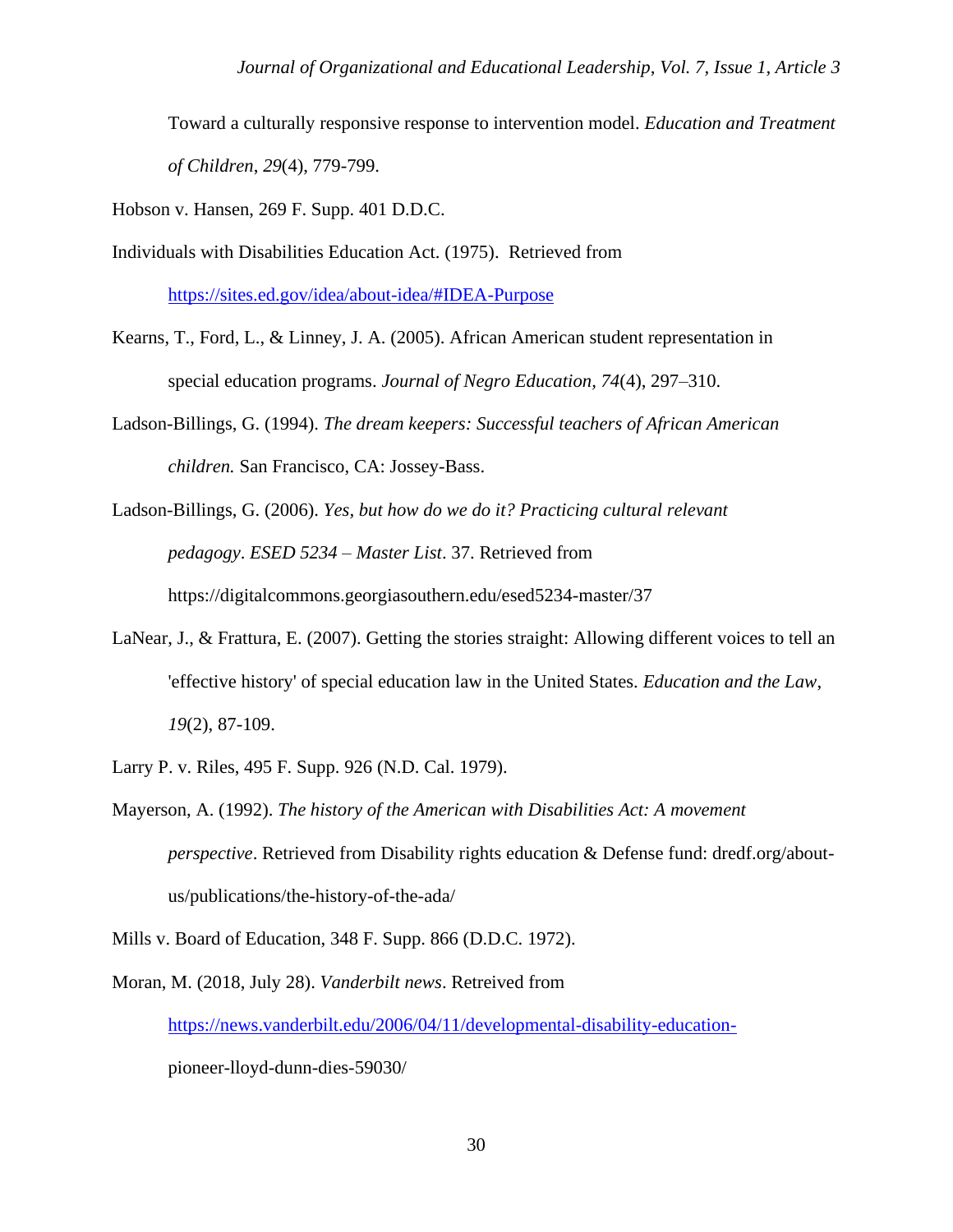- National Council on Disability. (2018). *Improving the implementation of the individuals with disabilities act: Making schools work for all of America's children*. Retrieved from [https://ncd.gov/publications/1995/09051995](about:blank)
- National Education Association. (2007). *Truth in labeling*. *Disproportionality in special education.* Retrieved from

[http://www.nea.org/assets/docs/HE/EW-TruthInLabeling.pdf](about:blank)

- O'Shaughnessy, T. E., Lane, K. L., Gresham, F. M., & Beebe-Frankenberger, M. E. (2003). Children placed at risk for learning and behavioral difficulties: Implementing a school-wide system of early identification and intervention. *Remedial and Special Education, 24*(1), 27–35.
- Oswald, D. P., Coutinho, M. J., Best, A. M., & Singh, N. N. (1999). Ethnic representation in special education: The influence of school-related economic and demographic variables. *The Journal of Special Education*, *32*(4), 194-206.
- Proctor, S. L., Graves, Jr., S. L., & Esch, R. C. (2012). Assessing African American students for specific learning disabilities: The promises and perils of response to intervention. *The Journal of Negro Education*, *81*(3), 268-282.
- Rebora, A. (2011). *Keeping special ed in proportion.* Retrieved from [www.edweek.org/tsb/articles/2011/10/13/01disproportion](about:blank)
- Sabatier, P., & Mazmanian, D. (1980). The implementation of public policy: A framework of analysis. *Policy Studies Journal, 8*(14), 538-560.
- Section 504, Rehabilitation Act of 1973, 29 U.S.C. § 701 (1973).
- Shevalier, R., & McKenzie, B. A. (2012). Culturally responsive teaching as an ethics-and carebased approach to urban education. *Urban Education*, *47*(6), 1086-1105.